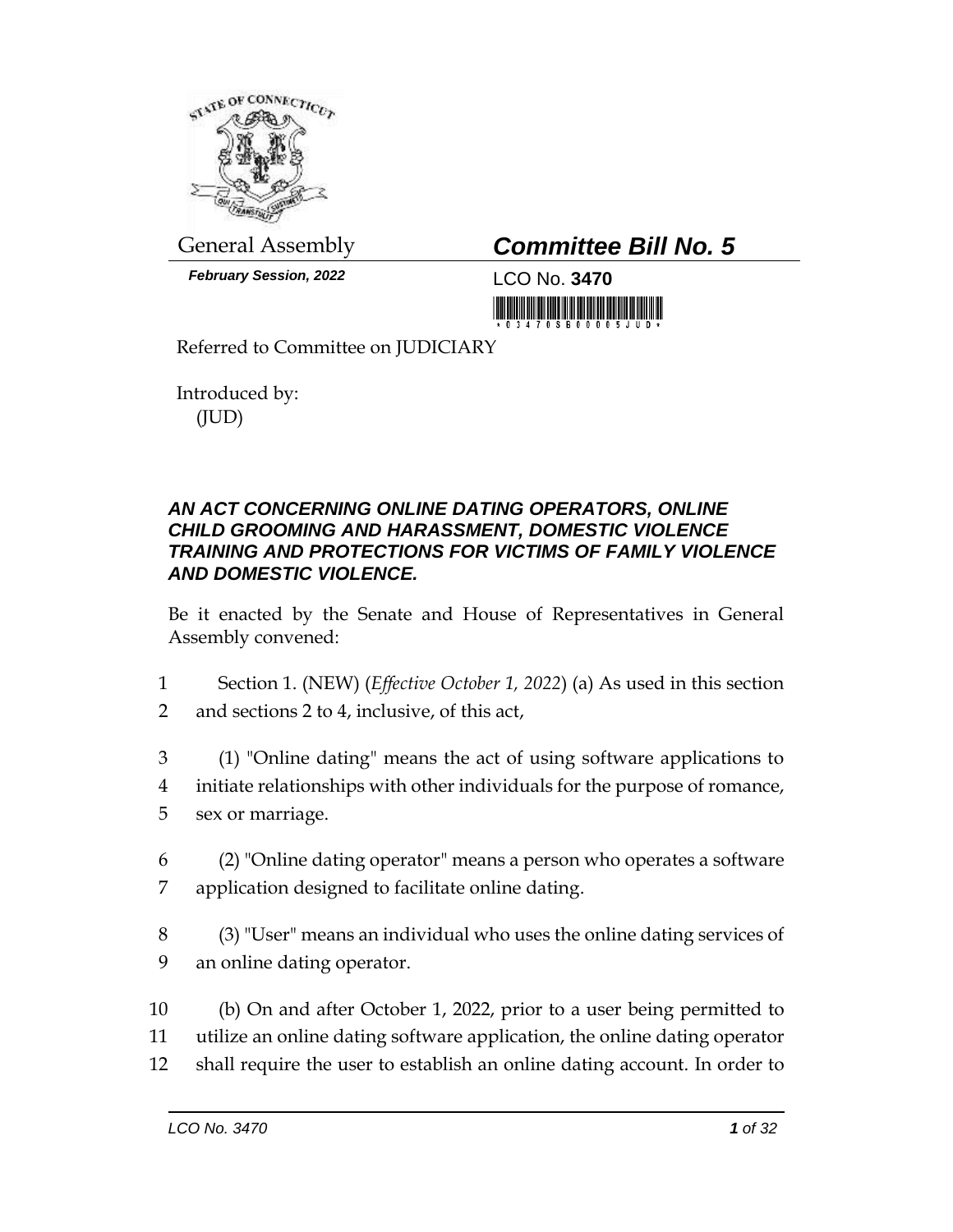- establish an online dating account, the online dating operator shall:
- (1) Create an electronic user file, which file shall minimally include:

(A) The user's legal name;

(B) The user's date of birth;

 (C) The entire or last four digits of the user's Social Security number or an equivalent identification number for a foreign user, such as the user's passport number or taxpayer identification number;

(D) The user's address;

(E) The user's electronic mail address;

(F) The user's telephone number;

 (G) Any other information collected from the user used to verify the user's identity;

- (H) The method used to verify the user's identity; and
- (I) The date of verification.

 (2) Encrypt all confidential information contained in an electronic user file;

 (3) Verify the user's identity in accordance with section 2 of this act or through an alternative methodology for remote multi-sourced authentication, which may include third-party and governmental databases, that may be approved by the Department of Consumer Protection; and

 (4) Record the user's certification that the information provided to the online dating operator by user is accurate.

 (c) Each online dating account shall be (1) nontransferable, and (2) unique to the user who establishes the account.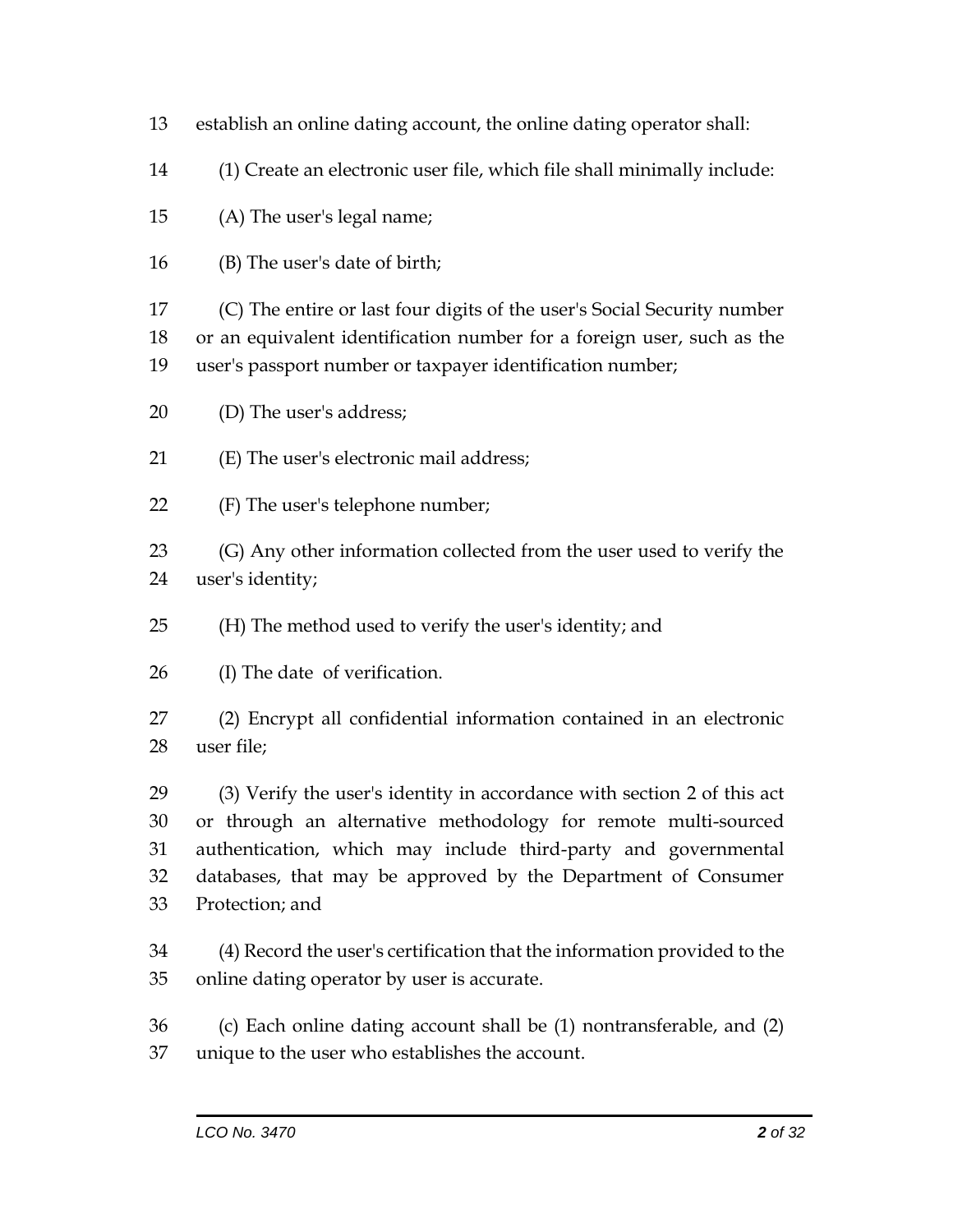(d) Online dating operators shall maintain electronic user files for two years after the termination of an online dating account, upon which the operator shall destroy all copies of the electronic user file.

 Sec. 2. (NEW) (*Effective October 1, 2022*) (a) On and after October 1, 2022, prior to an individual being allowed to open an online dating account, an online dating operator shall conduct a comprehensive identity check. An online dating operator may contract with a third- party for identity verification of individuals seeking to open an online dating account.

 (b) The comprehensive identity check shall minimally include an identity search of the individual's name, date of birth, address and last four digits of the individual's Social Security number. Prior to establishing the online dating account, an online dating operator shall utilize identity authentication questions that require an individual who seeks to use the online dating service to provide information known only to the individual, such as previous addresses or credit transactions, unless an alternate method of authentication of equal or greater security and effectiveness is approved, in writing, by the Department of Consumer Protection.

 Sec. 3. (NEW) (*Effective October 1, 2022*) On and after October 1, 2022, online dating operators shall develop their online dating services to maintain the security and confidentiality of participation and all information in an electronic user file, except such information shall be disclosed in response to a lawful subpoena, summons, warrant or court order.

 Sec. 4. (NEW) (*Effective October 1, 2022*) (a) The Department of Consumer Protection may issue fines of not more than twenty-five thousand dollars per violation, accept an offer in compromise, or take other actions permitted by the general statutes or the regulations of Connecticut state agencies if an online dating operator fails under this act to collect, keep confidential or disclose information.

(b) The Commissioner of Consumer Protection, or the commissioner's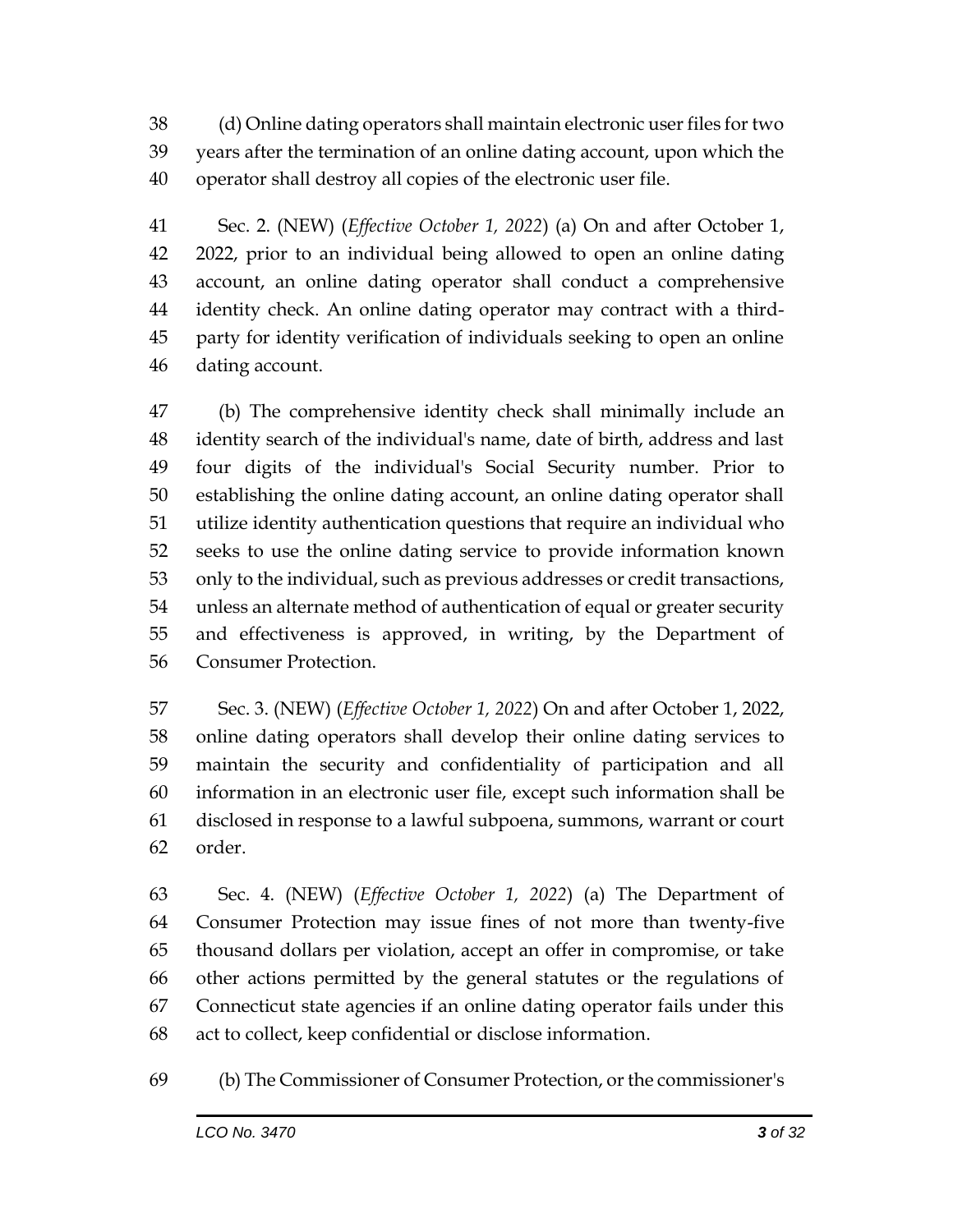designee, may conduct investigations and hold hearings on any matter under the provisions of this section and sections 1 to 3, inclusive, of this act. The commissioner, or the commissioner's designee, may issue subpoenas, administer oaths, compel testimony and order the production of books, records and documents. If any person refuses to appear, to testify or to produce any book, record or document when so ordered, upon application of the commissioner, or the commissioner's designee, a judge of the Superior Court may make such order as may be appropriate to aid in the enforcement of this section.

 (c) The Attorney General, at the request of the commissioner or the commissioner's designee, may apply in the name of the state to the Superior Court for an order temporarily or permanently restraining and enjoining any person from violating any provision of this section and sections 1 to 3, inclusive, of this act.

 Sec. 5. (NEW) (*Effective October 1, 2022*) (a) A person is guilty of child grooming when such person uses an act of persuasion, coercion, inducement or enticement with intent to later (1) cause a minor to engage in sexual activity for which the person can be charged with a criminal offense, (2) use the minor's visual depiction in a manner that would be a violation of section 53a-196a or 53a-196b of the general statutes, or (3) cause a minor to engage in activity for which the person can be charged with a criminal offense under section 53a-83b or 53a-86 of the general statutes.

 (b) For purposes of subsection (a) of this section, "act of persuasion, coercion, inducement or enticement" includes, but is not limited to, an act of flattery or mentoring of a minor, gift giving to a minor or providing assistance to or befriending of a minor or the minor's family, regardless if such act occurs on a one-time basis or multiple times over an extended period of time.

 (c) Nothing in this section shall preclude prosecution of a person under any other provision of the general statutes.

(d) Child grooming is a crime of the same grade and degree as the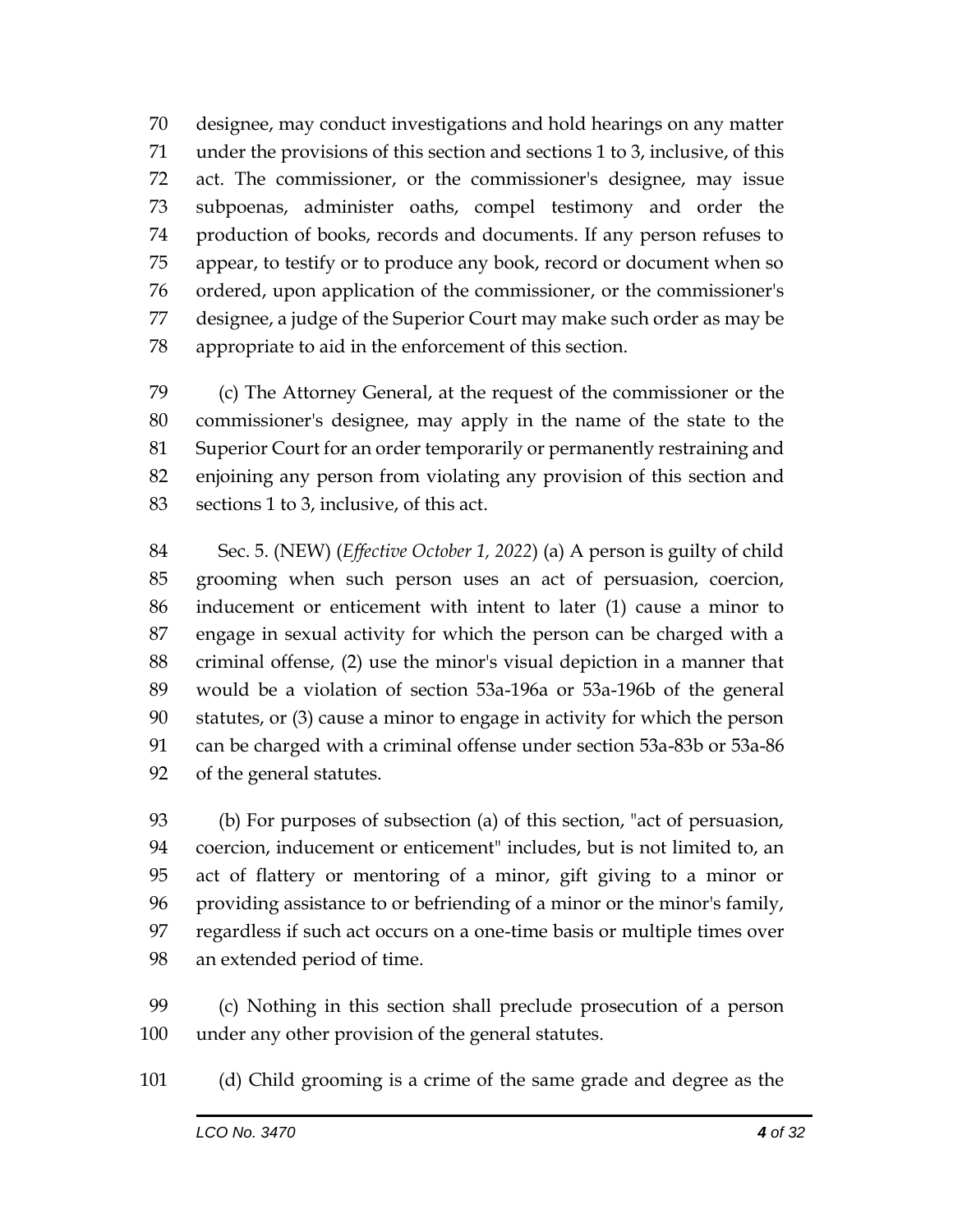most serious chargeable offense for which such act was intended to cause or result in under subdivision (1), (2) or (3) of subsection (a) of this section, except if an act of child grooming was committed with intent to later commit a class A felony, such act of child grooming is a class B felony.

Sec. 6. (NEW) (*Effective July 1, 2022*) (a) As used in this section:

 (1) "Eligible entities" means any of the following located in this state: (A) A local or regional school district, (B) a historical society, (C) a tax- exempt entity registered with the Office of the Secretary of the State, (D) a government agency, (E) a constituent unit of the state system of higher education, (F) a public library, or (G) any other entity operating under another entity described in this subdivision;

 (2) "Hate speech" means speech, in its broadest context, that discriminates in a derogatory manner on the basis of religion, national origin, alienage, color, race, sex, gender identity or expression, sexual orientation or disability;

 (3) "Hate crime" means a violation of section 46a-58, 53-37, 53-37a, 53a-181b, 53a-181j, 53a-181k or 53a-181*l* of the general statutes; and

 (4) "Online abuse" means the following acts, when conducted using any interactive computer service: (A) Harassment, (B) hate speech, (C) a 122 hate crime, (D) cyberstalking, or (E) an assault.

 (b) There is established a grant program to provide educational and training opportunities with the goal of preventing online abuse and informing individuals about identifying, reporting, responding to and avoiding online abuse. The grant program shall be administered by the Office of Chief State's Attorney, with the consultation from the State- Wide Hate Crimes Advisory Council, established under section 51-279f of the general statutes.

 (c) Not later than three months after receiving funds from the state for any fiscal year, the administrator shall issue a request for proposals from eligible entities. Each response to the request for proposals shall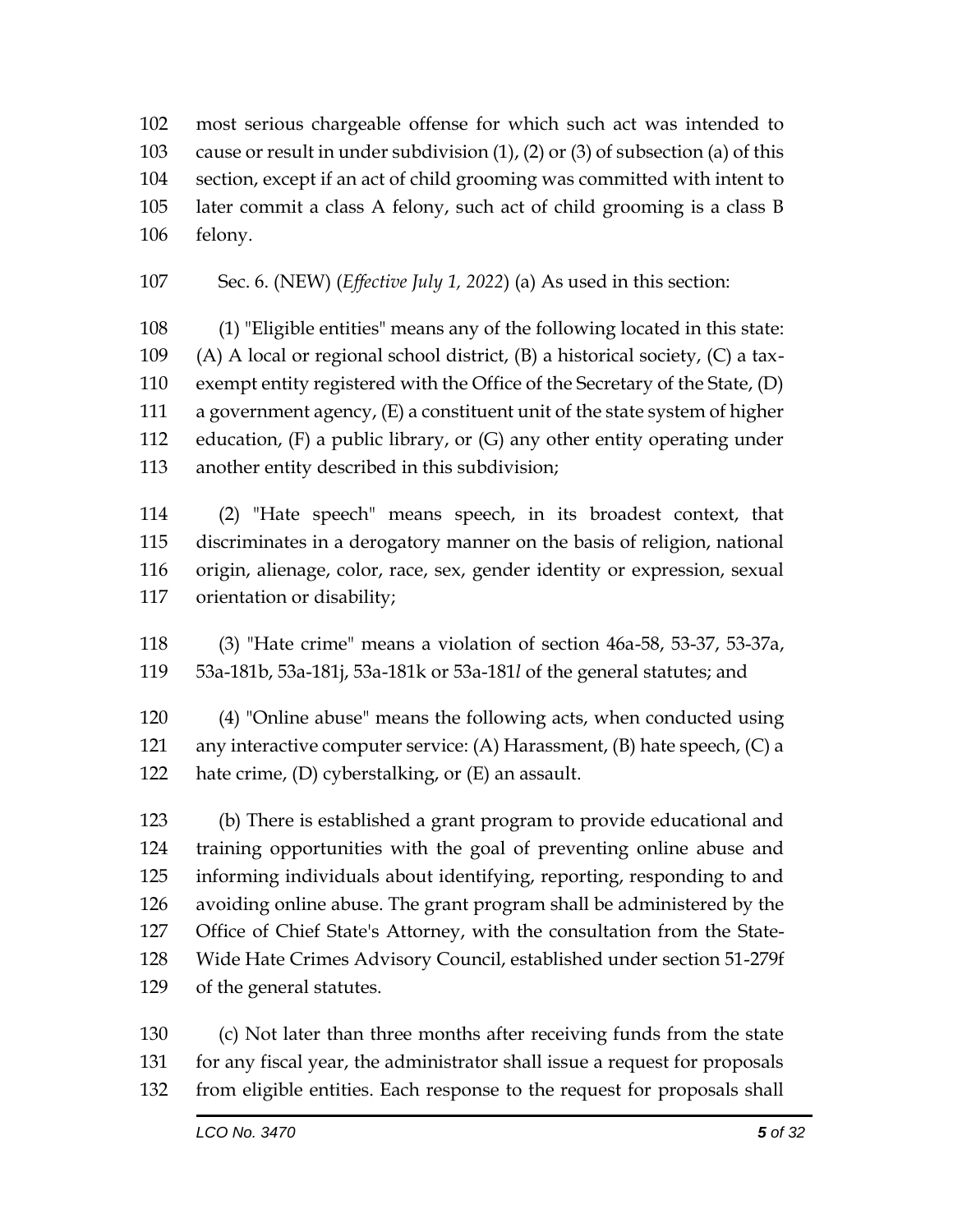specify the types of online abuse that the entity propose to address in accordance with the purposes of the program under subsection (b) of this section, the methods used to achieve the goal of the program, the target audience of training and information, and other specific goals. The Office of Chief State's Attorney may award grants for any programming or service that prevents online abuse or furthers the other goals of the program under subsection (b) of this section, including training teachers or professionals within schools, archiving, public murals, curriculum development and marketing. Recipients may use the funds awarded under this subsection collectively, including regionally through coordination and conferences.

 (d) The Office of Chief State's Attorney may only award a grant to an eligible entity in an amount not to exceed thirty thousand dollars during any fiscal year. In awarding grants, said office shall give preference to applicants (1) replicating a program found to have a high likelihood of success, as determined by cost-benefit analysis appearing in a peer reviewed academic journal; or (2) that will match funding.

 Sec. 7. Subdivision (10) of section 46a-51 of the 2022 supplement to the general statutes is repealed and the following is substituted in lieu thereof (*Effective October 1, 2022*):

 (10) "Employer" includes the state and all political subdivisions 154 thereof and means any person or employer with [three] <u>one</u> or more persons in such person's or employer's employ;

 Sec. 8. Section 46a-54 of the 2022 supplement to the general statutes is repealed and the following is substituted in lieu thereof (*Effective October 1, 2022*):

The commission shall have the following powers and duties:

 (1) To establish and maintain such offices as the commission may deem necessary;

 (2) To organize the commission into a division of affirmative action monitoring and contract compliance, a division of discriminatory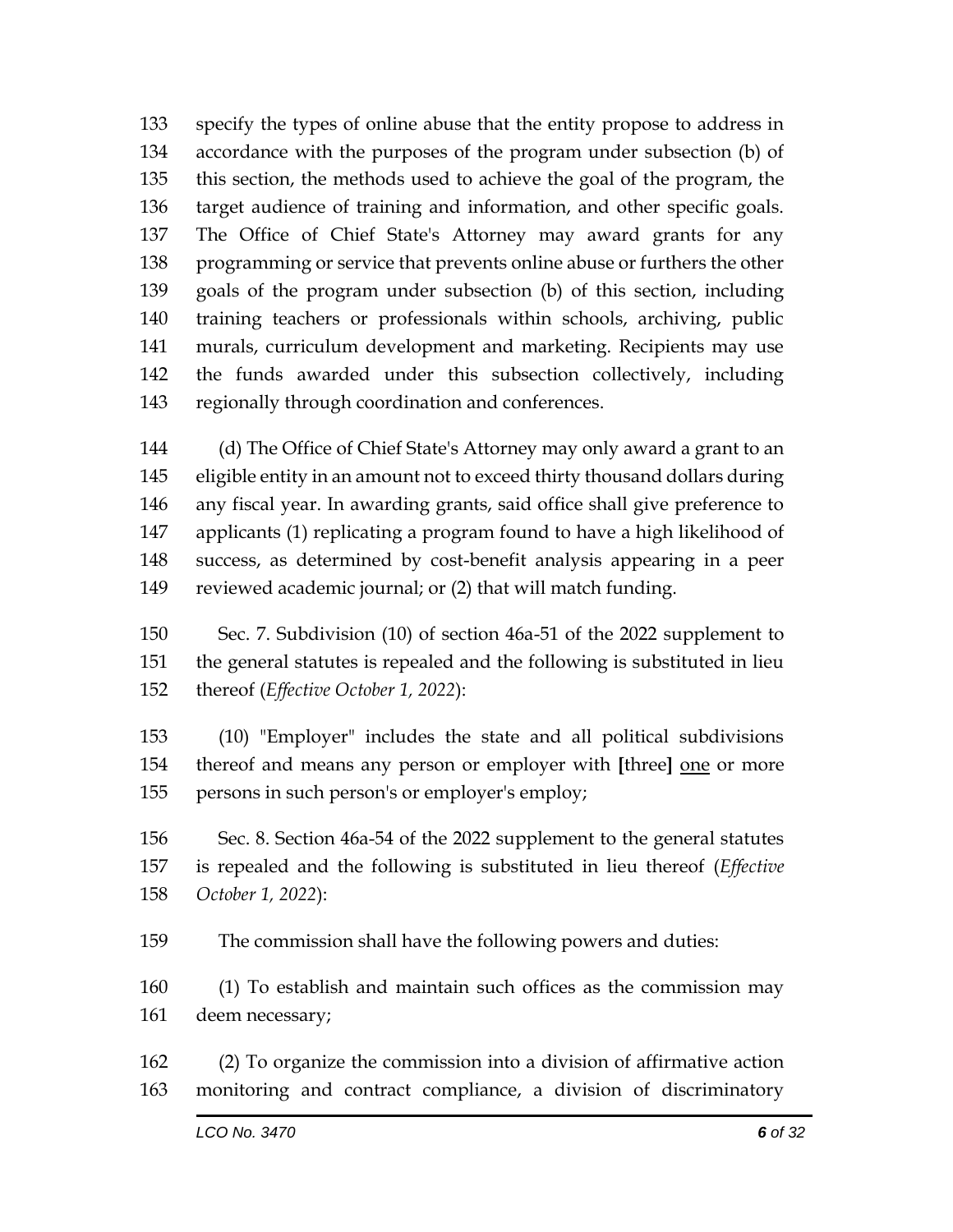practice complaints and such other divisions, bureaus or units as may be necessary for the efficient conduct of business of the commission;

 (3) To employ legal staff and commission legal counsel as necessary to perform the duties and responsibilities under section 46a-55. One commission legal counsel shall serve as supervising attorney. Each commission legal counsel shall be admitted to practice law in this state;

 (4) To appoint such investigators and other employees and agents as it deems necessary, fix their compensation within the limitations provided by law and prescribe their duties;

 (5) To adopt, publish, amend and rescind regulations consistent with and to effectuate the provisions of this chapter;

 (6) To establish rules of practice to govern, expedite and effectuate the procedures set forth in this chapter;

 (7) To recommend policies and make recommendations to agencies and officers of the state and local subdivisions of government to effectuate the policies of this chapter;

 (8) To receive, initiate as provided in section 46a-82, investigate and mediate discriminatory practice complaints;

 (9) By itself or with or by hearing officers or human rights referees, to hold hearings, subpoena witnesses and compel their attendance, administer oaths, take the testimony of any person under oath and require the production for examination of any books and papers relating to any matter under investigation or in question;

 (10) To make rules as to the procedure for the issuance of subpoenas by individual commissioners, hearing officers and human rights referees;

 (11) To require written answers to interrogatories under oath relating to any complaint under investigation pursuant to this chapter alleging any discriminatory practice as defined in subdivision (8) of section 46a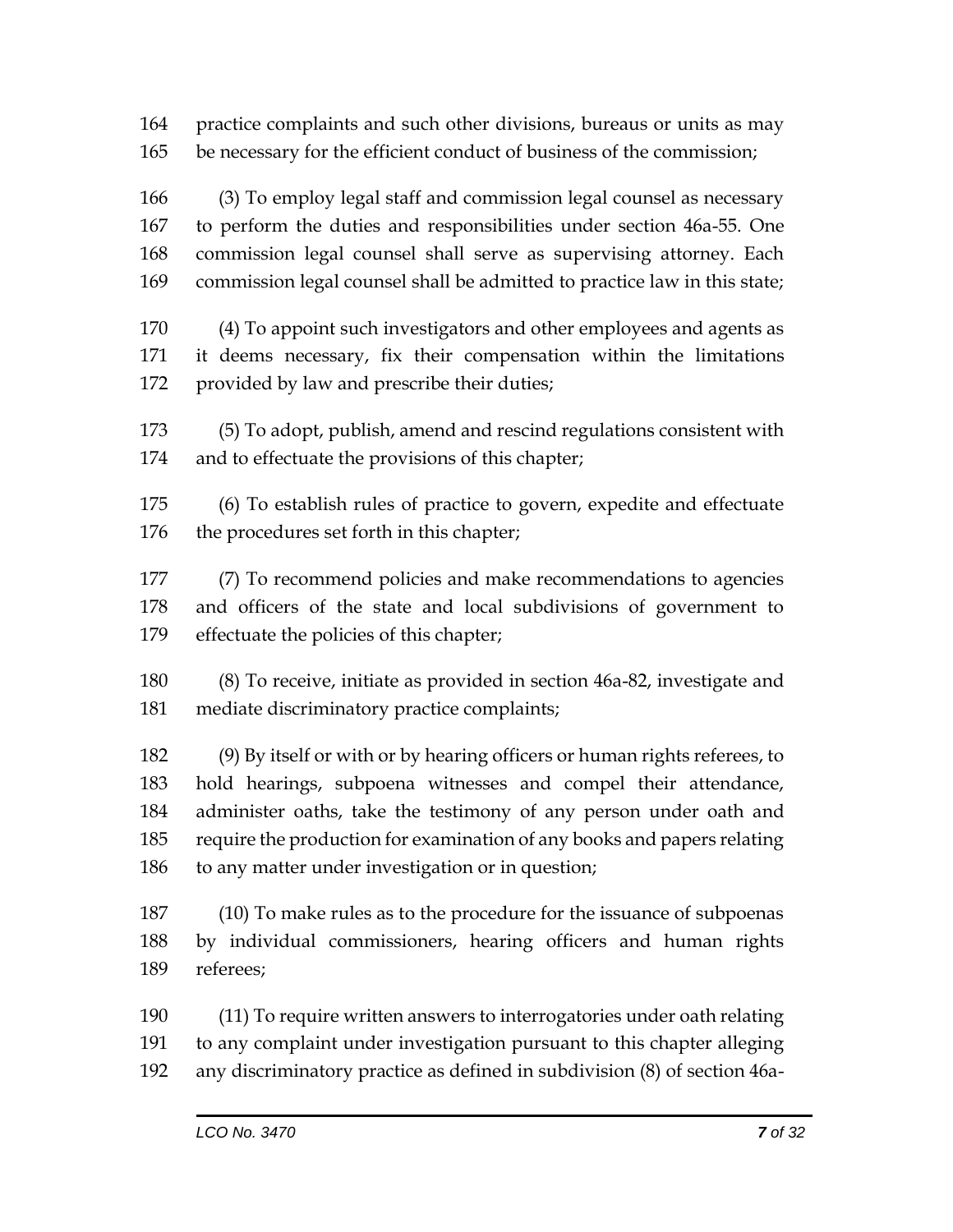51, and to adopt regulations, in accordance with the provisions of chapter 54, for the procedure for the issuance of interrogatories and compliance with interrogatory requests;

 (12) To utilize such voluntary and uncompensated services of private individuals, agencies and organizations as may from time to time be offered and needed and with the cooperation of such agencies, (A) to study the problems of discrimination in all or specific fields of human relationships, and (B) to foster through education and community effort or otherwise good will among the groups and elements of the population of the state;

 (13) To require the posting by an employer, employment agency or labor organization of such notices regarding statutory provisions as the commission shall provide;

 (14) To require the posting, by any respondent or other person subject 207 to the requirements of section 46a-64, as amended by this act, 46a-64c, 208 as amended by this act, 46a-81d or 46a-81e, of such notices of statutory provisions as it deems desirable;

 (15) To require an employer having three or more employees to (A) post in a prominent and accessible location information concerning the illegality of sexual harassment and remedies available to victims of sexual harassment, (B) provide, not later than three months after the employee's start date with the employer, a copy of the information concerning the illegality of sexual harassment and remedies available to victims of sexual harassment to each employee by electronic mail with a subject line that includes the words "Sexual Harassment Policy" or words of similar import, if (i) the employer has provided an electronic mail account to the employee, or (ii) the employee has provided the employer with an electronic mail address, provided if an employer has not provided an electronic mail account to the employee, the employer shall post the information concerning the illegality of sexual harassment and remedies available to victims of sexual harassment on the employer's Internet web site, if the employer maintains such an Internet web site. An employer may comply with the requirements of this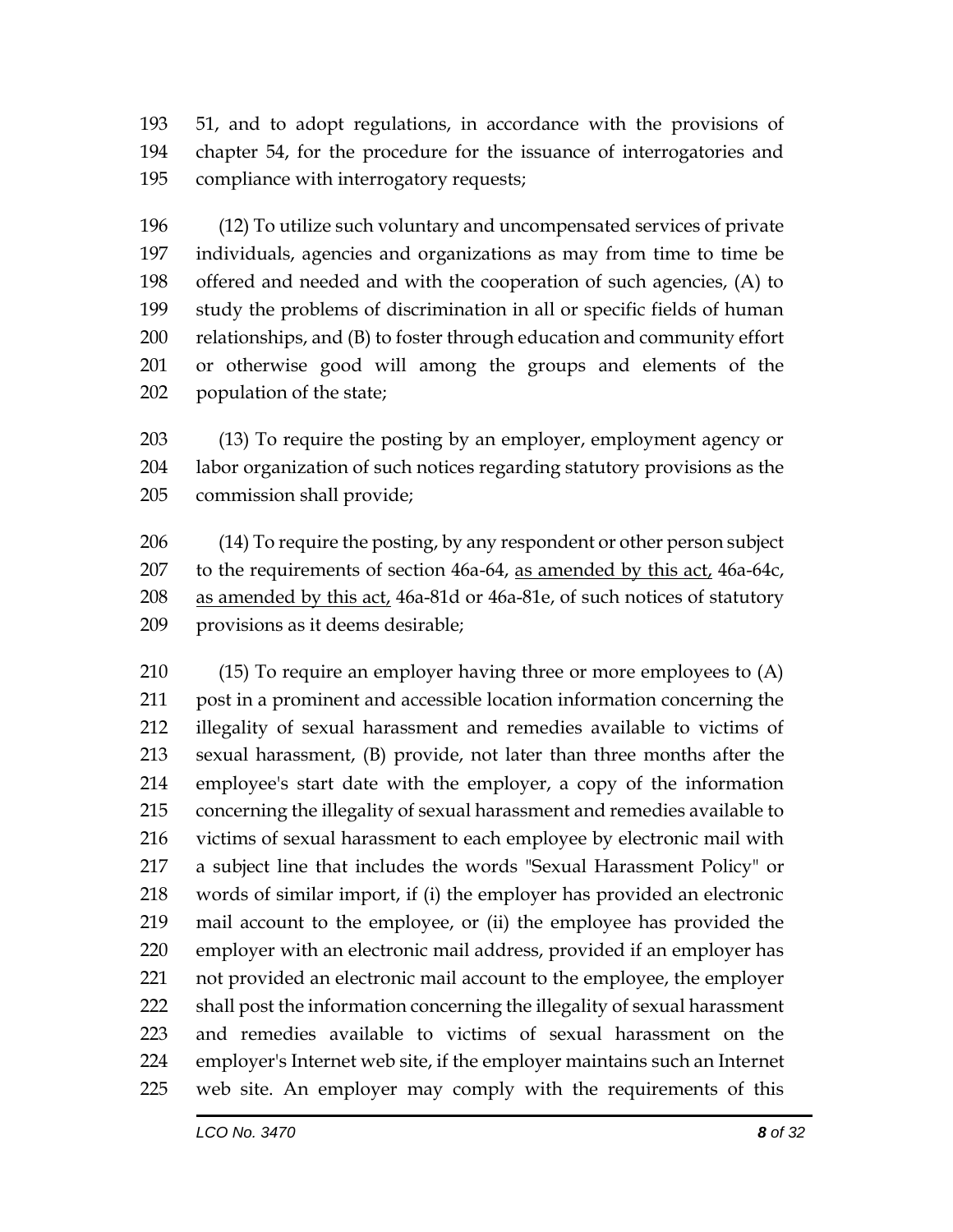subparagraph, by providing an employee with the link to the commission's Internet web site concerning the illegality of sexual harassment and the remedies available to victims of sexual harassment by electronic mail, text message or in writing; and (C) provide two hours of training and education to employees within one year of October 1, 2019, provided any employer who has provided such training and education to any such employees after October 1, 2018, shall not be required to provide such training and education a second time. An employer having (i) three or more employees, shall provide such 235 training and education to an employee hired on or after October 1, 2019, not later than six months after the date of his or her hire, provided the commission has developed and made available such training and education materials in accordance with the provisions of subdivision (8) 239 of subsection (a) of section  $46a-56$ , as amended by this act; or (ii) less than three employees shall provide such training and education to all supervisory employees within one year of October 1, 2019, and to all new supervisory employees within six months of their assumption of a supervisory position, provided any employer who has provided such 244 training and education to any such supervisory employees after October 1, 2018, shall not be required to provide such training and education a second time. Any supervisory employee hired on or after October 1, 2019, by an employer having less than three employees, shall receive such training and education not later than six months after the date of his or her hire, provided the commission has developed and made available such training and education materials in accordance with the 251 provisions of subdivision  $(8)$  of subsection  $(a)$  of section  $46a-56$ , as amended by this act. Such training and education shall include information concerning the federal and state statutory provisions concerning sexual harassment and remedies available to victims of sexual harassment. If an employee has received in-person training provided by the commission or has taken the no cost online training provided by the commission on its Internet web site in accordance with the provisions of subdivision (8) of subsection (a) of section 46a-56, as amended by this act, while employed by a different employer within the two years preceding the date of hire, an employer may consider such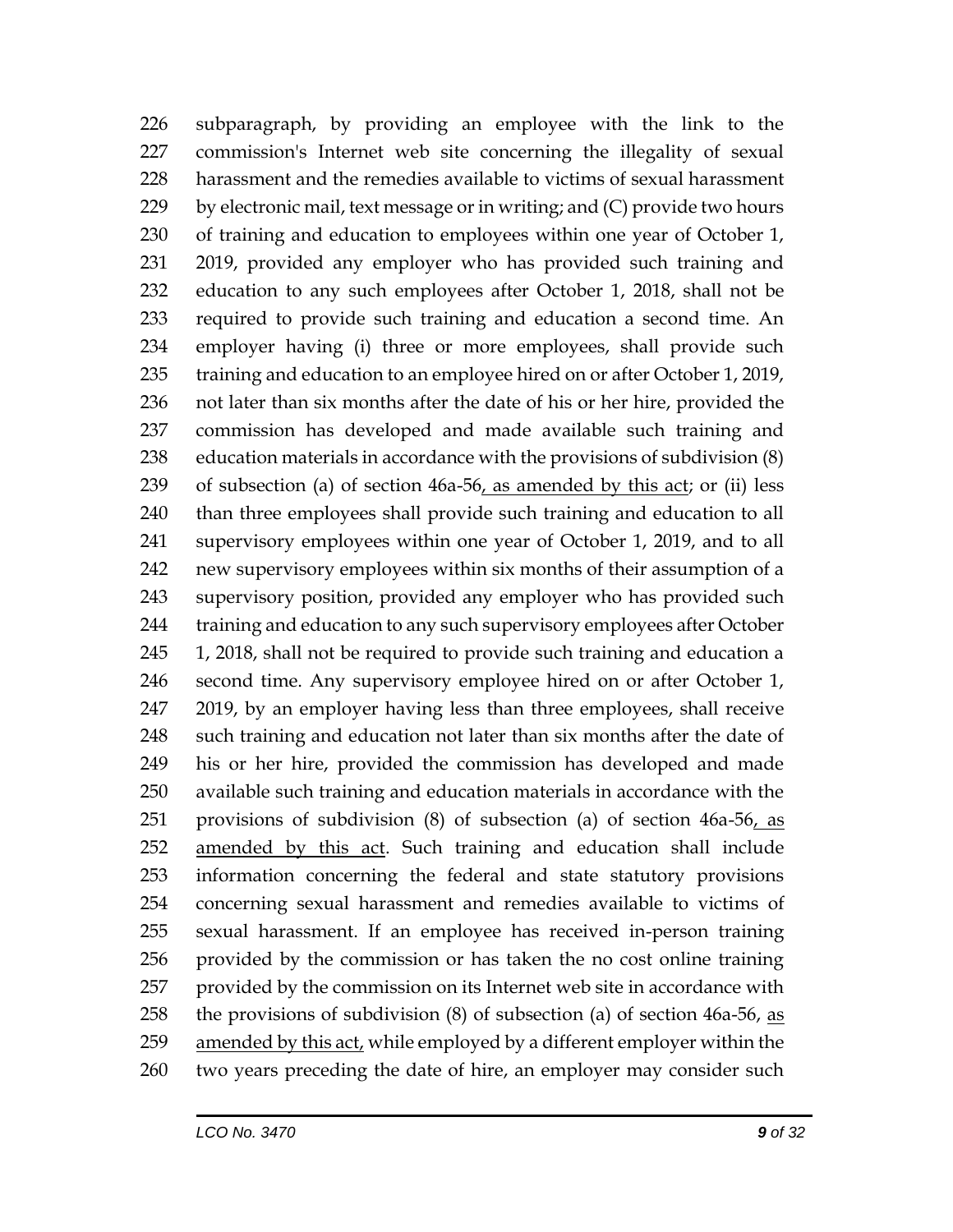prior training to satisfy the training requirements of this section. An employer who is required to provide training under this subdivision shall provide periodic supplemental training that updates all supervisory and nonsupervisory employees on the content of such training and education not less than every ten years. As used in this subdivision, "sexual harassment" has the same meaning as provided in subdivision (8) of subsection (b) of section 46a-60, as amended by this act, and "employer" includes the General Assembly and "employee" means any individual employed by an employer, including an individual employed by such individual's parent, spouse or child;

 (16) To require each state agency that employs one or more employees to (A) provide a minimum of three hours of diversity training and education (i) to all supervisory and nonsupervisory employees, not later than July 1, 2002, with priority for such training to supervisory employees, and (ii) to all newly hired supervisory and nonsupervisory employees, not later than six months after their assumption of a position with a state agency, with priority for such training to supervisory employees. Such training and education shall include information concerning the federal and state statutory provisions concerning discrimination and hate crimes directed at protected classes and remedies available to victims of discrimination and hate crimes, standards for working with and serving persons from diverse populations and strategies for addressing differences that may arise from diverse work environments; and (B) submit an annual report to the Commission on Human Rights and Opportunities concerning the status of the diversity training and education required under subparagraph (A) of this subdivision. The information in such annual reports shall be reviewed by the commission for the purpose of submitting an annual summary report to the General Assembly. Notwithstanding the provisions of this section, if a state agency has provided such diversity training and education to any of its employees prior to October 1, 1999, such state agency shall not be required to provide such training and education a second time to such employees. The requirements of this subdivision shall be accomplished within available appropriations. As used in this subdivision, "employee"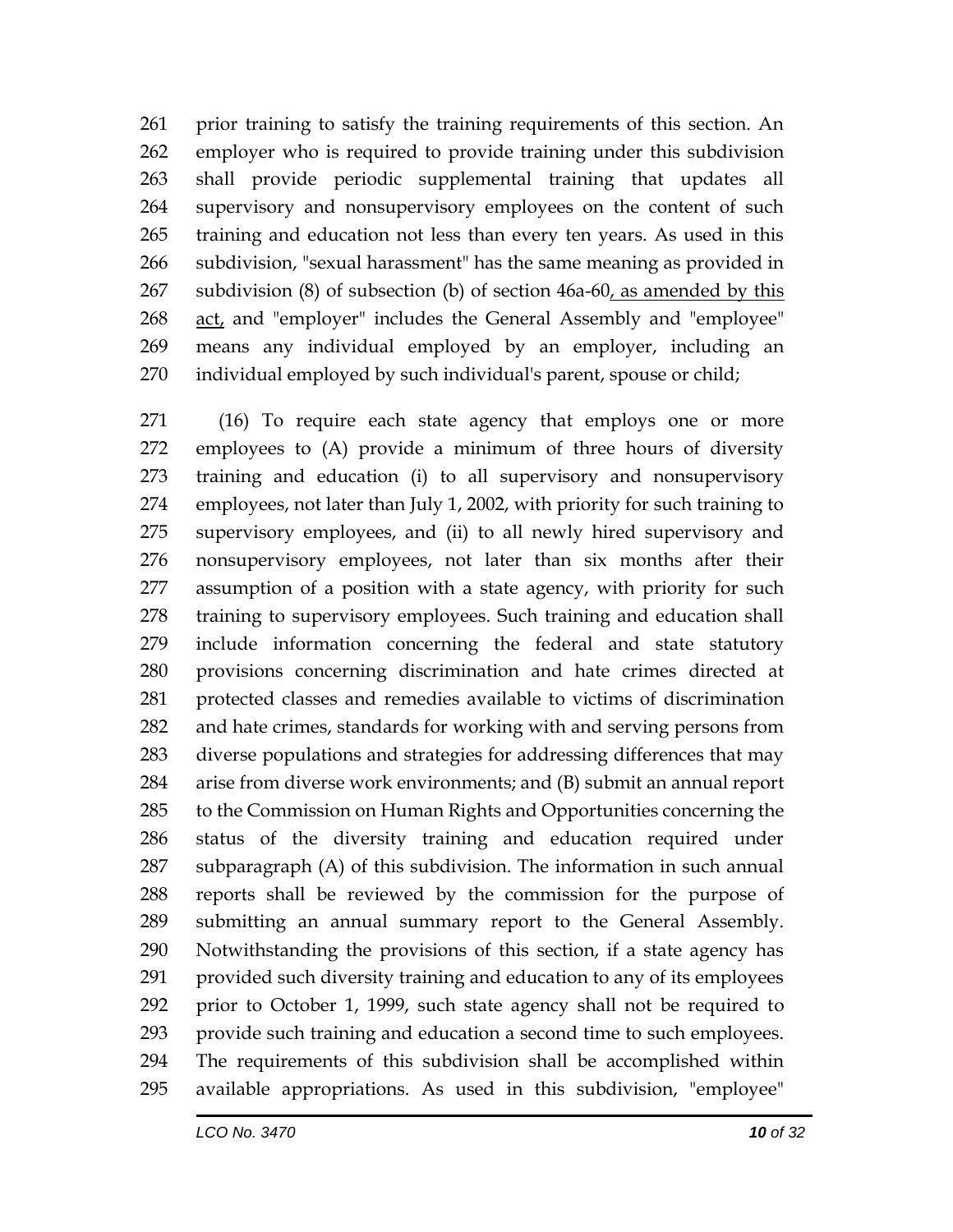includes any part-time employee who works more than twenty hours per week;

 (17) To require each agency to submit information demonstrating its compliance with subdivision (16) of this section as part of its affirmative action plan and to receive and investigate complaints concerning the failure of a state agency to comply with the requirements of subdivision (16) of this section; **[**and**]**

 (18) To enter into contracts for and accept grants of private or federal funds and to accept gifts, donations or bequests, including donations of service by attorneys; **[**.**]**

 (19) To require each state agency that employs one or more employees to provide a minimum of one hour of training and education related to domestic violence and the resources available to victims of 309 domestic violence (A) to all employees hired prior to January 1, 2023, not later than July 1, 2023, and (B) to all employees hired on or after January 1, 2023, not later than six months after their assumption of a position with a state agency. Such training and education shall include information concerning (i) domestic violence, abuser and victim behaviors; (ii) how domestic violence may impact the workplace; and (iii) the resources available to victims of domestic violence. The requirements of this subdivision shall be accomplished within available appropriations using the training and education materials made available by the commission in accordance with the provisions of subdivision (10) of subsection (a) of section 46a-56, as amended by this act; and

 (20) To require an employer having three or more employees to post in a prominent and accessible location information concerning domestic violence and the resources available to victims of domestic violence in Connecticut.

 Sec. 9. Subsection (a) of section 46a-56 of the general statutes is repealed and the following is substituted in lieu thereof (*Effective October 1, 2022*):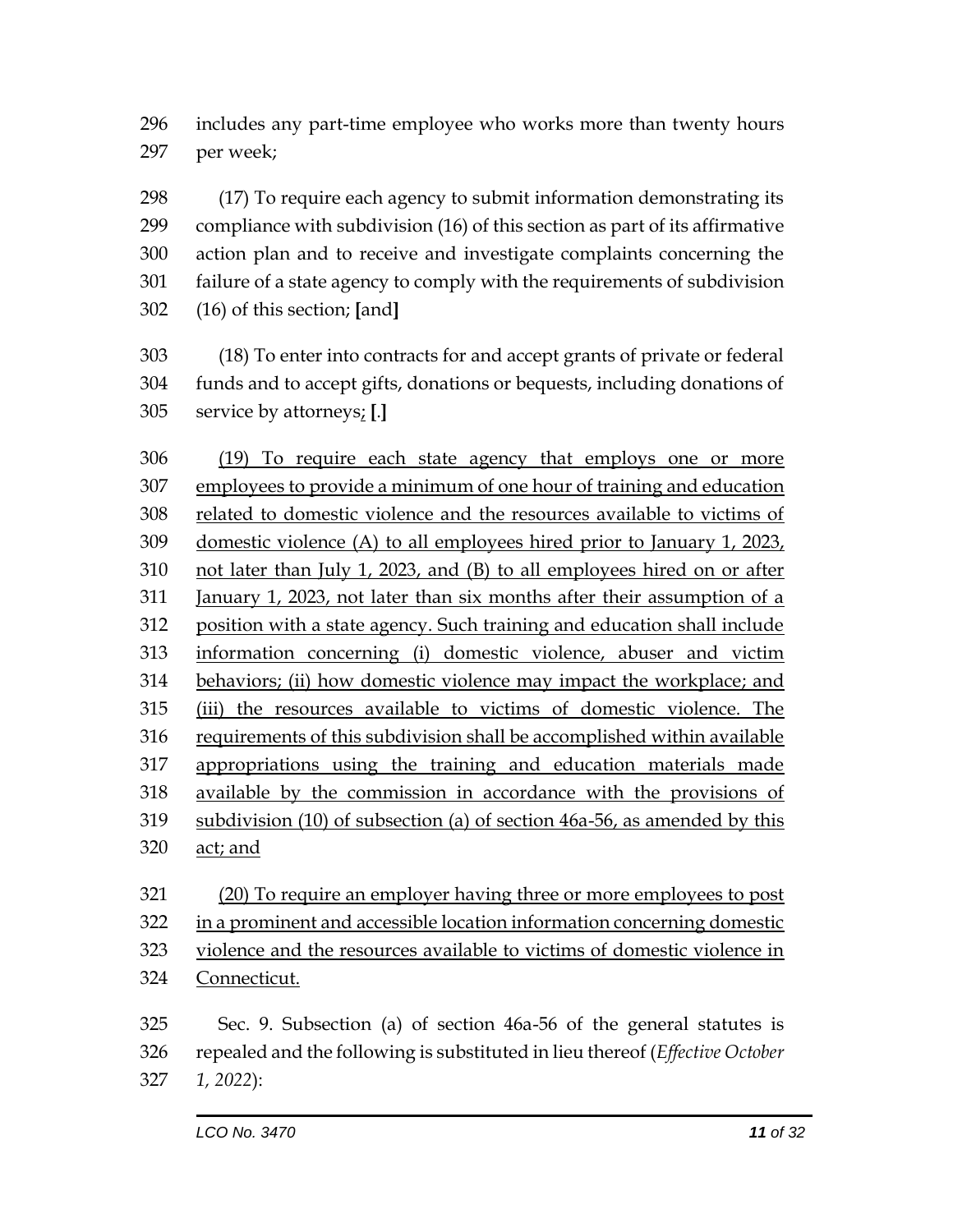(a) The commission shall:

 (1) Investigate the possibilities of affording equal opportunity of profitable employment to all persons, with particular reference to job training and placement;

 (2) Compile facts concerning discrimination in employment, violations of civil liberties and other related matters;

 (3) Investigate and proceed in all cases of discriminatory practices as provided in this chapter and noncompliance with the provisions of section 4a-60, as amended by this act, or 4a-60a or sections 46a-68c to 46a-68f, inclusive;

 (4) From time to time, but not less than once a year, report to the Governor as provided in section 4-60, making recommendations for the removal of such injustices as it may find to exist and such other recommendations as it deems advisable and describing the investigations, proceedings and hearings it has conducted and their outcome, the decisions it has rendered and the other work it has performed;

 (5) Monitor state contracts to determine whether they are in compliance with sections 4a-60, as amended by this act, and 4a-60a, and those provisions of the general statutes which prohibit discrimination;

 (6) Compile data concerning state contracts with female and minority business enterprises and submit a report annually to the General Assembly concerning the employment of such business enterprises as contractors and subcontractors;

 (7) Develop and include on the commission's Internet web site a link concerning the illegality of sexual harassment, as defined in section 46a- 60, as amended by this act, and the remedies available to victims of sexual harassment; **[**and**]**

 (8) Develop and make available at no cost to employers an online training and education video or other interactive method of training and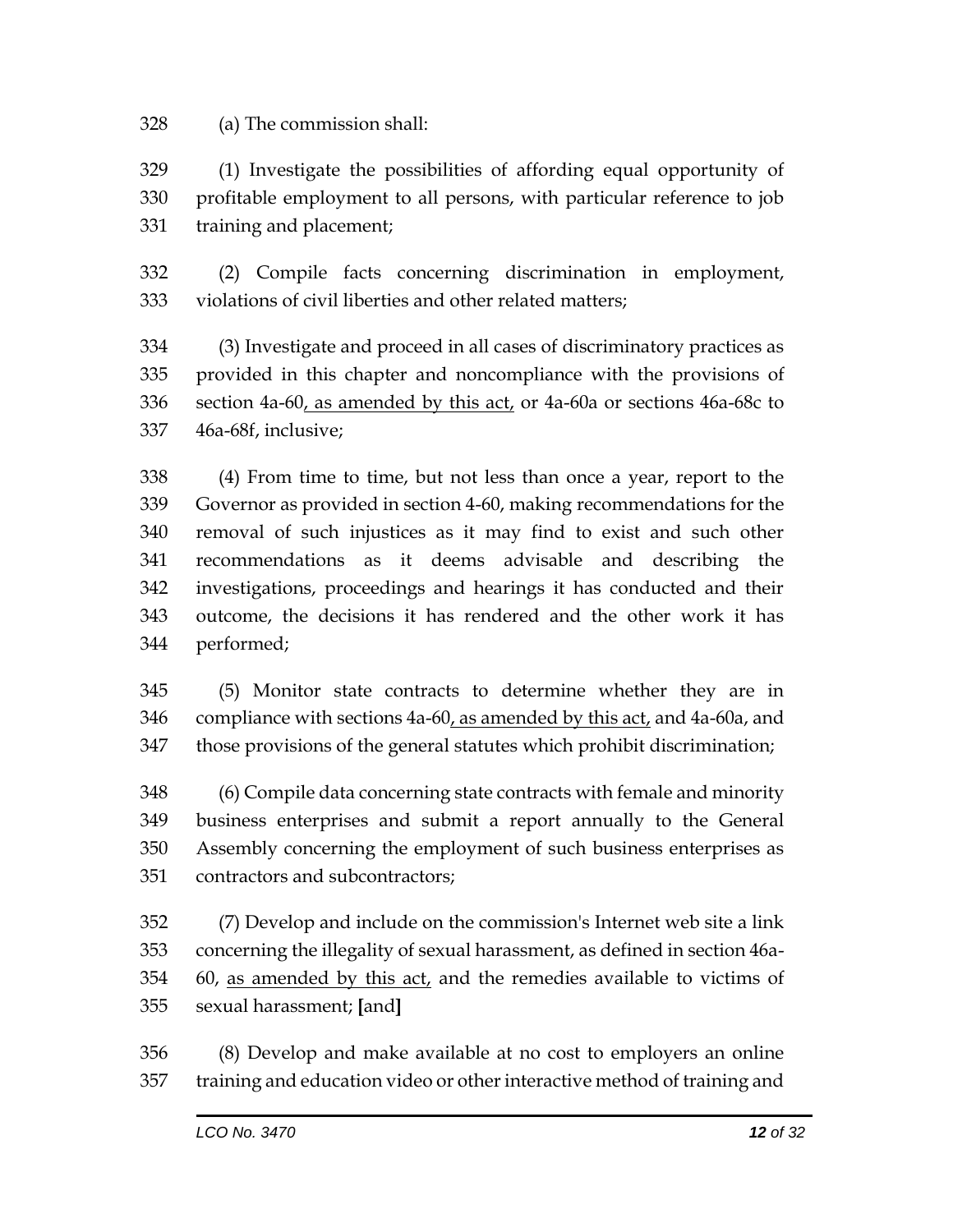education that fulfills the requirements prescribed in subdivision (15) of section 46a-54, **[**.**]** as amended by this act;

(9) Develop, in conjunction with the Connecticut Coalition Against

Domestic Violence, and include on the commission's Internet web site a

- link concerning domestic violence and the resources available to victims
- of domestic violence; and

 (10) Develop, in conjunction with the Connecticut Coalition Against Domestic Violence, and make available at no cost to each state agency an online training and education video or other interactive method of training and education that fulfills the requirements prescribed in subdivision (19) of section 46a-54, as amended by this act.

 Sec. 10. Section 46a-60 of the 2022 supplement to the general statutes is repealed and the following is substituted in lieu thereof (*Effective October 1, 2022*):

(a) As used in this section:

 (1) "Employee" includes any elected or appointed official of a municipality, board, commission, counsel or other governmental body;

 (2) "Family violence" has the same meaning as provided in section 46b-38a;

 **[**(1)**]** (3) "Pregnancy" means pregnancy, childbirth or a related condition, including, but not limited to, lactation;

 **[**(2)**]** (4) "Reasonable accommodation" means, but is not limited to, being permitted to sit while working, more frequent or longer breaks, periodic rest, assistance with manual labor, job restructuring, light duty assignments, modified work schedules, temporary transfers to less strenuous or hazardous work, time off to recover from childbirth or break time and appropriate facilities for expressing breast milk; and

 **[**(3)**]** (5) "Undue hardship" means an action requiring significant difficulty or expense when considered in light of factors such as (A) the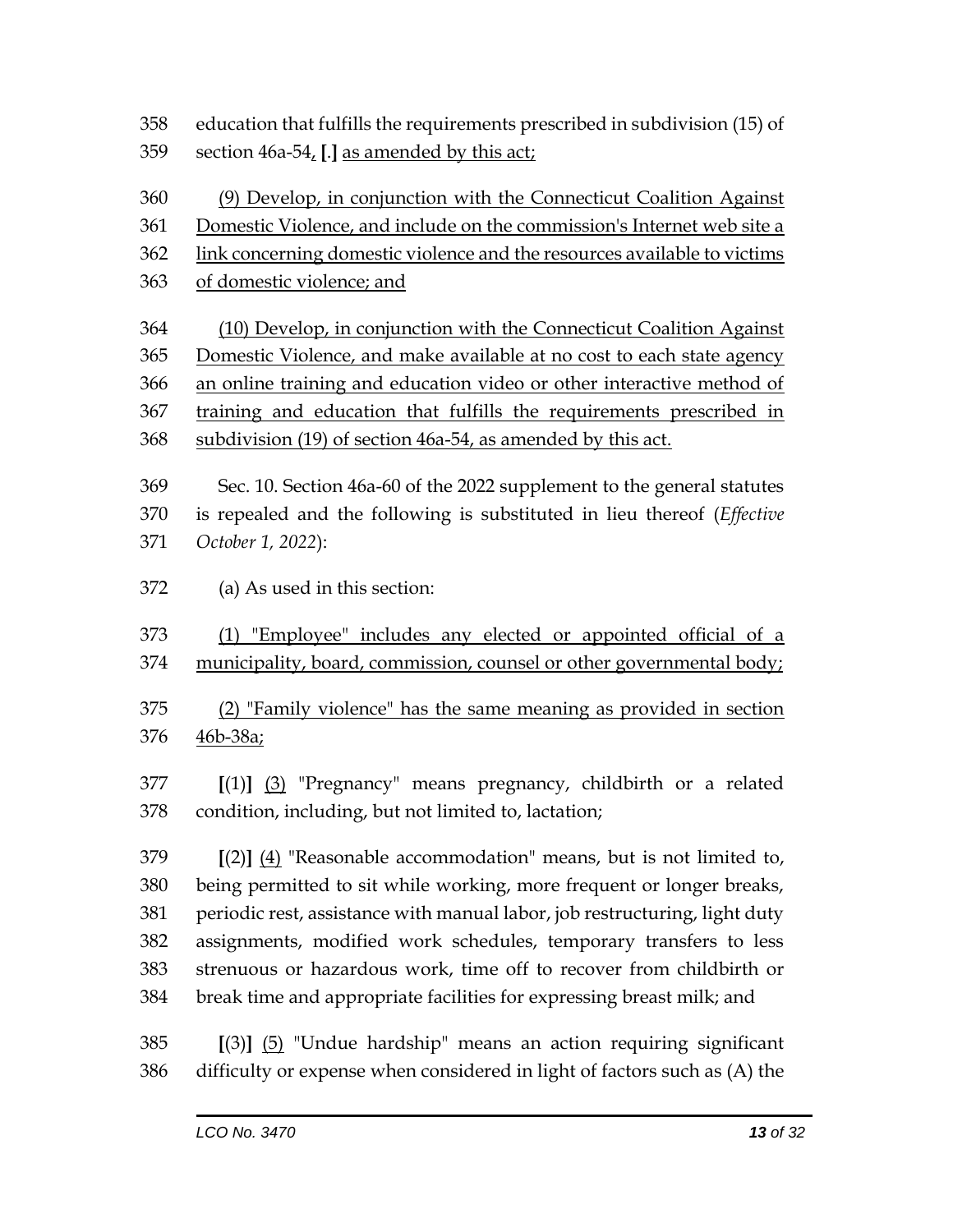nature and cost of the accommodation; (B) the overall financial resources of the employer; (C) the overall size of the business of the employer with respect to the number of employees, and the number, type and location of its facilities; and (D) the effect on expenses and resources or the impact otherwise of such accommodation upon the operation of the employer.

(b) It shall be a discriminatory practice in violation of this section:

 (1) For an employer, by the employer or the employer's agent, except in the case of a bona fide occupational qualification or need, to refuse to hire or employ or to bar or to discharge from employment any individual or to discriminate against any individual in compensation or in terms, conditions or privileges of employment because of the individual's race, color, religious creed, age, sex, gender identity or expression, marital status, national origin, ancestry, present or past history of mental disability, intellectual disability, learning disability, physical disability, including, but not limited to, blindness or status as a veteran;

 (2) For any employment agency, except in the case of a bona fide occupational qualification or need, to fail or refuse to classify properly or refer for employment or otherwise to discriminate against any individual because of such individual's race, color, religious creed, age, sex, gender identity or expression, marital status, national origin, ancestry, present or past history of mental disability, intellectual disability, learning disability, physical disability, including, but not limited to, blindness, **[**or**]** status as a veteran **[**,**]** or status as a victim of family violence;

 (3) For a labor organization, because of the race, color, religious creed, age, sex, gender identity or expression, marital status, national origin, ancestry, present or past history of mental disability, intellectual disability, learning disability, physical disability, including, but not limited to, blindness, **[**or**]** status as a veteran **[**,**]** or status as a victim of family violence of any individual to exclude from full membership rights or to expel from its membership such individual or to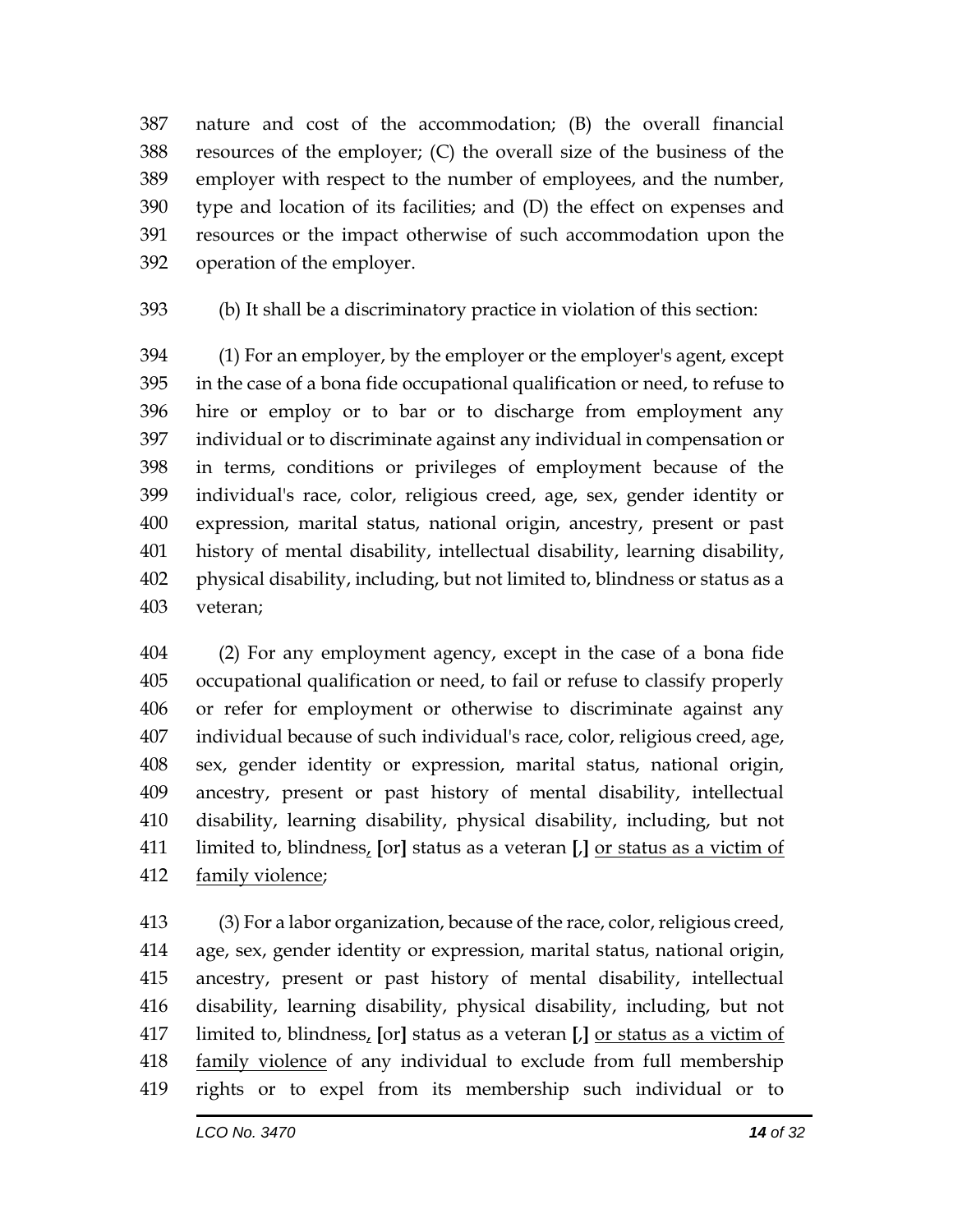discriminate in any way against any of its members or against any employer or any individual employed by an employer, unless such action is based on a bona fide occupational qualification;

 (4) For any person, employer, labor organization or employment agency to discharge, expel or otherwise discriminate against any person because such person has opposed any discriminatory employment practice or because such person has filed a complaint or testified or assisted in any proceeding under section 46a-82, 46a-83 or 46a-84;

 (5) For any person, whether an employer or an employee or not, to aid, abet, incite, compel or coerce the doing of any act declared to be a discriminatory employment practice or to attempt to do so;

 (6) For any person, employer, employment agency or labor organization, except in the case of a bona fide occupational qualification or need, to advertise employment opportunities in such a manner as to restrict such employment so as to discriminate against individuals because of their race, color, religious creed, age, sex, gender identity or expression, marital status, national origin, ancestry, present or past history of mental disability, intellectual disability, learning disability, physical disability, including, but not limited to, blindness, **[**or**]** status as a veteran or status as a victim of family violence;

 (7) For an employer, by the employer or the employer's agent: (A) To terminate a woman's employment because of her pregnancy; (B) to refuse to grant to that employee a reasonable leave of absence for disability resulting from her pregnancy; (C) to deny to that employee, who is disabled as a result of pregnancy, any compensation to which she is entitled as a result of the accumulation of disability or leave benefits accrued pursuant to plans maintained by the employer; (D) to fail or refuse to reinstate the employee to her original job or to an equivalent position with equivalent pay and accumulated seniority, retirement, fringe benefits and other service credits upon her signifying her intent to return unless, in the case of a private employer, the employer's circumstances have so changed as to make it impossible or unreasonable to do so; (E) to limit, segregate or classify the employee in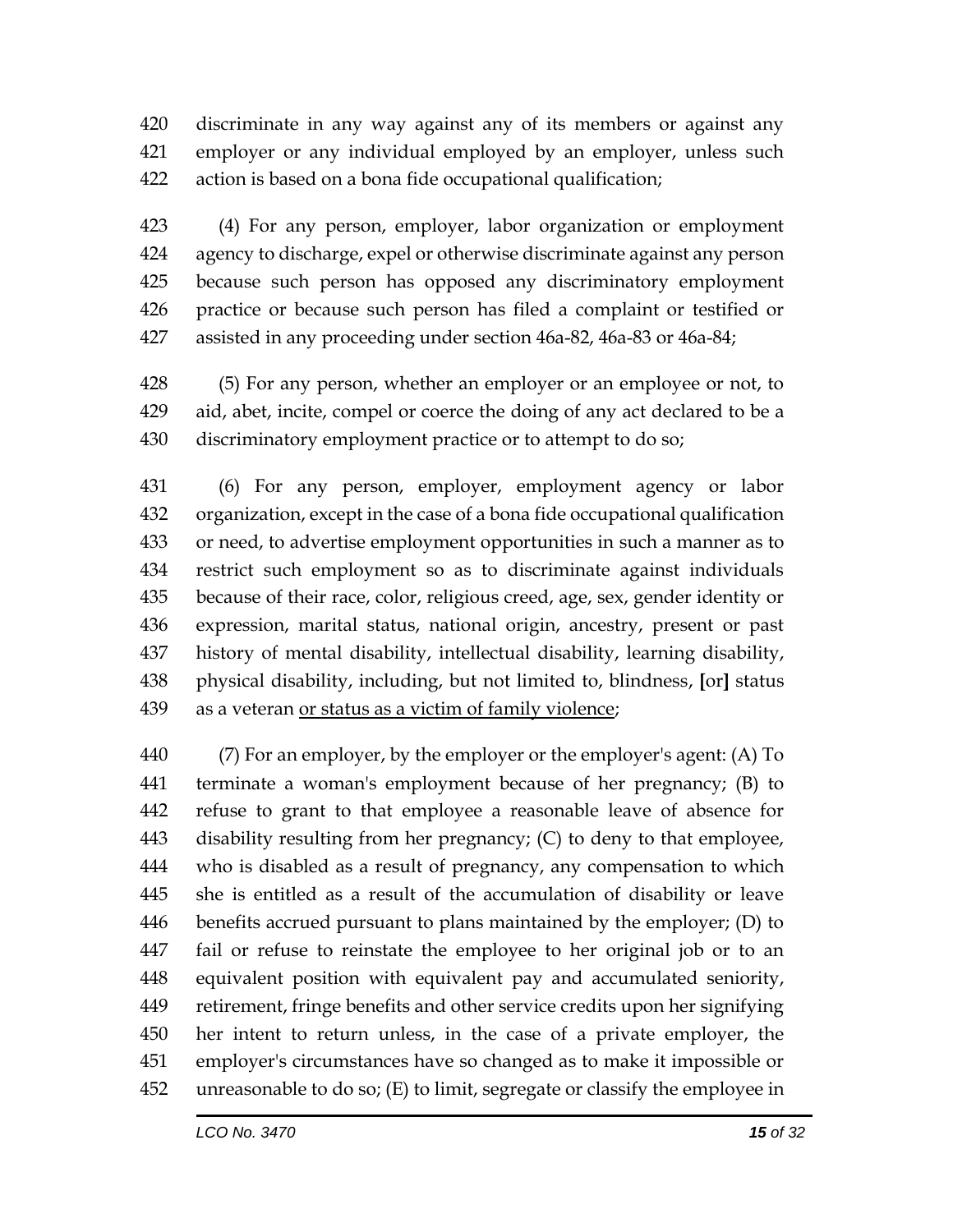a way that would deprive her of employment opportunities due to her pregnancy; (F) to discriminate against an employee or person seeking employment on the basis of her pregnancy in the terms or conditions of her employment; (G) to fail or refuse to make a reasonable accommodation for an employee or person seeking employment due to her pregnancy, unless the employer can demonstrate that such accommodation would impose an undue hardship on such employer; (H) to deny employment opportunities to an employee or person seeking employment if such denial is due to the employee's request for a reasonable accommodation due to her pregnancy; (I) to force an employee or person seeking employment affected by pregnancy to accept a reasonable accommodation if such employee or person seeking employment (i) does not have a known limitation related to her pregnancy, or (ii) does not require a reasonable accommodation to perform the essential duties related to her employment; (J) to require an employee to take a leave of absence if a reasonable accommodation can be provided in lieu of such leave; and (K) to retaliate against an employee in the terms, conditions or privileges of her employment based upon such employee's request for a reasonable accommodation;

 (8) For an employer, by the employer or the employer's agent, for an employment agency, by itself or its agent, or for any labor organization, by itself or its agent, to harass any employee, person seeking employment or member on the basis of sex or gender identity or expression. If an employer takes immediate corrective action in response to an employee's claim of sexual harassment, such corrective action shall not modify the conditions of employment of the employee making the claim of sexual harassment unless such employee agrees, in writing, to any modification in the conditions of employment. "Corrective action" taken by an employer, includes, but is not limited to, employee relocation, assigning an employee to a different work schedule or other substantive changes to an employee's terms and conditions of employment. Notwithstanding an employer's failure to obtain a written agreement from an employee concerning a modification in the conditions of employment, the commission may find that corrective action taken by an employer was reasonable and not of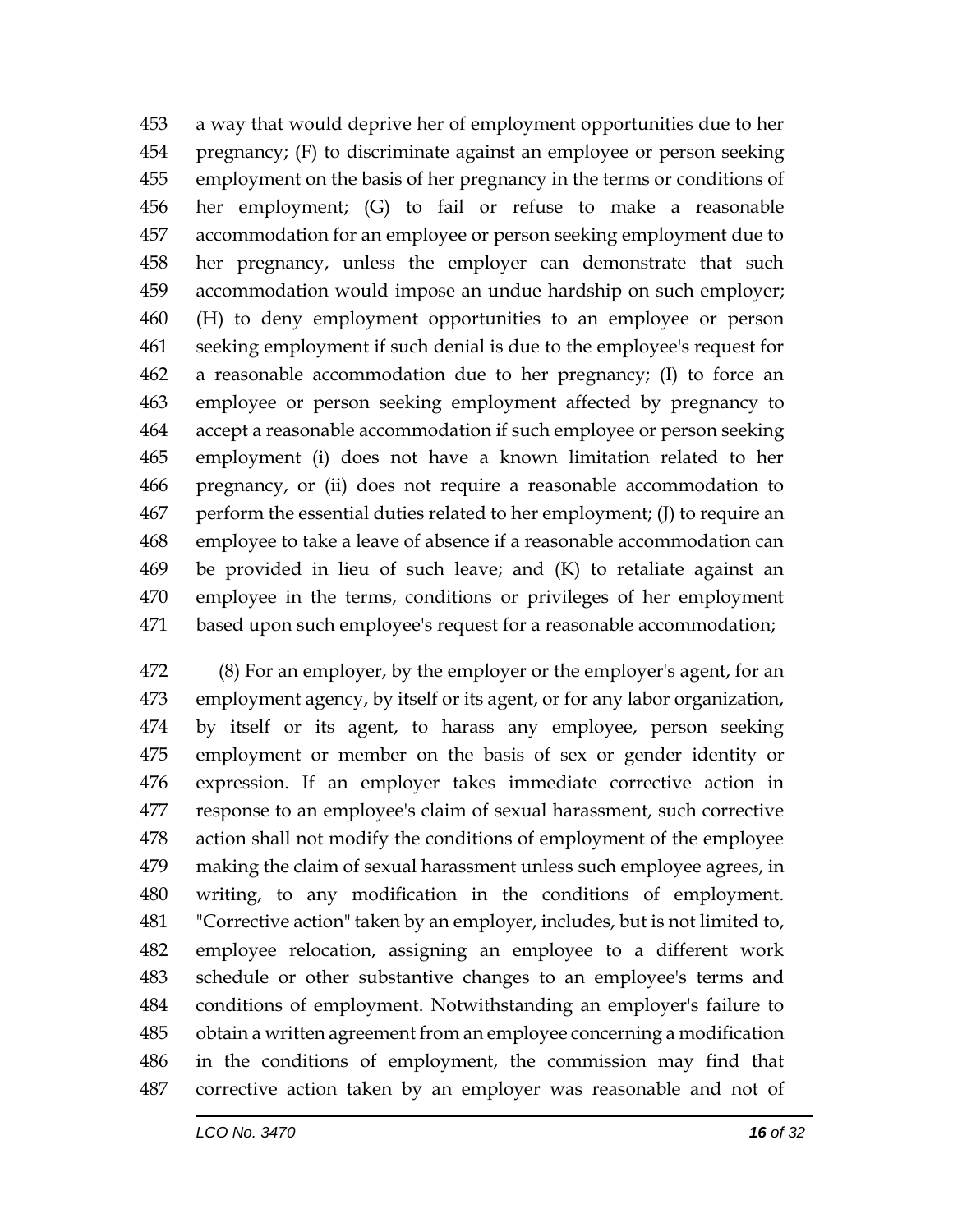detriment to the complainant based on the evidence presented to the commission by the complainant and respondent. As used in this subdivision, "sexual harassment" means any unwelcome sexual advances or requests for sexual favors or any conduct of a sexual nature when (A) submission to such conduct is made either explicitly or implicitly a term or condition of an individual's employment, (B) submission to or rejection of such conduct by an individual is used as the basis for employment decisions affecting such individual, or (C) such conduct has the purpose or effect of **[**substantially**]** interfering with an individual's work performance or creating an intimidating, hostile or offensive working environment;

 (9) For an employer, by the employer or the employer's agent, for an employment agency, by itself or its agent, or for any labor organization, by itself or its agent, to request or require information from an employee, person seeking employment or member relating to the individual's child-bearing age or plans, pregnancy, function of the individual's reproductive system, use of birth control methods, or the individual's familial responsibilities, unless such information is directly related to a bona fide occupational qualification or need, provided an employer, through a physician may request from an employee any such information which is directly related to workplace exposure to substances which may cause birth defects or constitute a hazard to an individual's reproductive system or to a fetus if the employer first informs the employee of the hazards involved in exposure to such substances;

 (10) For an employer, by the employer or the employer's agent, after informing an employee, pursuant to subdivision (9) of this subsection, of a workplace exposure to substances which may cause birth defects or constitute a hazard to an employee's reproductive system or to a fetus, to fail or refuse, upon the employee's request, to take reasonable measures to protect the employee from the exposure or hazard identified, or to fail or refuse to inform the employee that the measures taken may be the subject of a complaint filed under the provisions of this chapter. Nothing in this subdivision is intended to prohibit an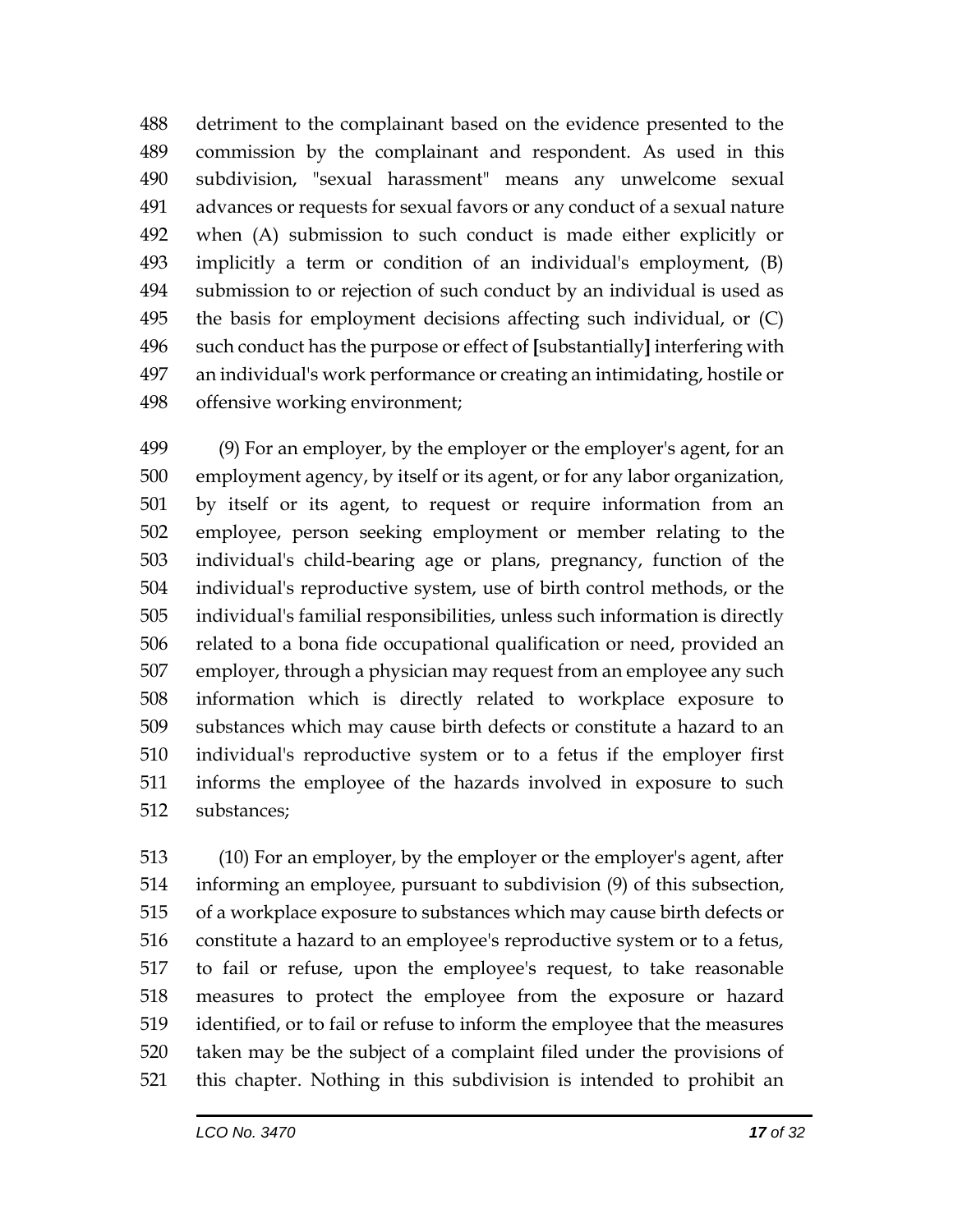employer from taking reasonable measures to protect an employee from exposure to such substances. For the purpose of this subdivision, "reasonable measures" shall be those measures which are consistent with business necessity and are least disruptive of the terms and 526 conditions of the employee's employment;

 (11) For an employer, by the employer or the employer's agent, for an employment agency, by itself or its agent, or for any labor organization, by itself or its agent: (A) To request or require genetic information from an employee, person seeking employment or member, or (B) to discharge, expel or otherwise discriminate against any person on the basis of genetic information. For the purpose of this subdivision, "genetic information" means the information about genes, gene products or inherited characteristics that may derive from an individual or a family member;

 (12) For an employer, by the employer or the employer's agent, to request or require a prospective employee's age, date of birth, dates of attendance at or date of graduation from an educational institution on an initial employment application, provided the provisions of this subdivision shall not apply to any employer requesting or requiring such information (A) based on a bona fide occupational qualification or need, or (B) when such information is required to comply with any provision of state or federal law; **[**.**]**

 (13) (A) For an employer to refuse to provide a reasonable 545 accommodation to an employee who is known by the employer to be a victim of family violence, unless such absence would cause an undue hardship to the employer. The employer may require an employee to 548 charge any time off pursuant to this subsection against any leave with pay ordinarily granted, where available, unless otherwise provided for in a collective bargaining agreement or existing employee handbook or policy, and any such absence that cannot be charged may be treated as leave without pay. An employee may seek a reasonable accommodation under this subsection in order to: (i) Seek attention for injuries caused by family violence including for a child who is a victim of family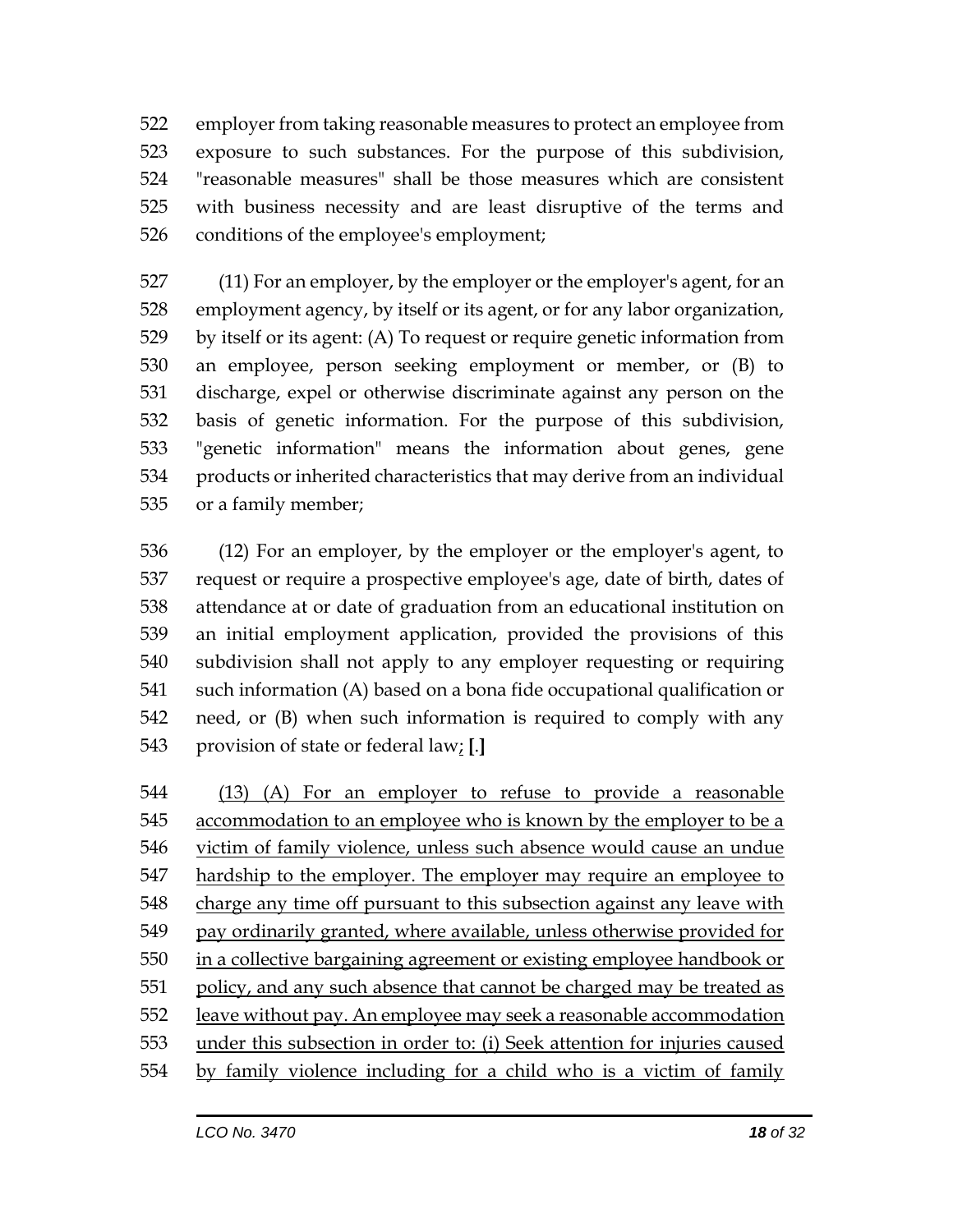violence, provided the employee is not the perpetrator of the family violence against the child; (ii) obtain services from a family violence shelter, program or rape crisis center as a result of family violence; (iii) obtain psychological counseling related to an incident or incidents of family violence, including for a child who is a victim of family violence, provided the employee is not the perpetrator of the family violence against the child; or (iv) participate in safety planning and taking other actions to increase safety from future incidents of family violence, including temporary or permanent relocation; or (v) obtain legal services, assisting in the prosecution of the offense, or otherwise participate in legal proceedings in relation to the incident or incidents of family violence.

 (B) An employee who is absent from work in accordance with the provisions of subparagraph (A) of this subsection shall, within a reasonable time after the absence, provide a certification to the employer when requested by the employer. Such certification shall be in the form of: (i) A police report indicating that the employee or their child was a victim of family violence; (ii) a court order protecting or separating the employee or their child from the perpetrator of an act of family violence; (iii) other evidence from the court or prosecuting attorney that the employee appeared in court; or (iv) documentation from a medical professional, family violence advocate, health care provider, or counselor that the employee or their child was undergoing counseling or treatment for physical or mental injuries or abuse resulting in victimization from an act of family violence.

 (C) Where an employee has a physical or mental disability resulting from an incident or series of incidents of family violence, such employee shall be treated in the same manner as an employee with any other disability, pursuant to the provisions of this section which provide that discrimination and refusal to provide reasonable accommodation of disability are unlawful discriminatory practices.

 (D) To the extent permitted by law, employers shall maintain the confidentiality of any information regarding an employee's status as a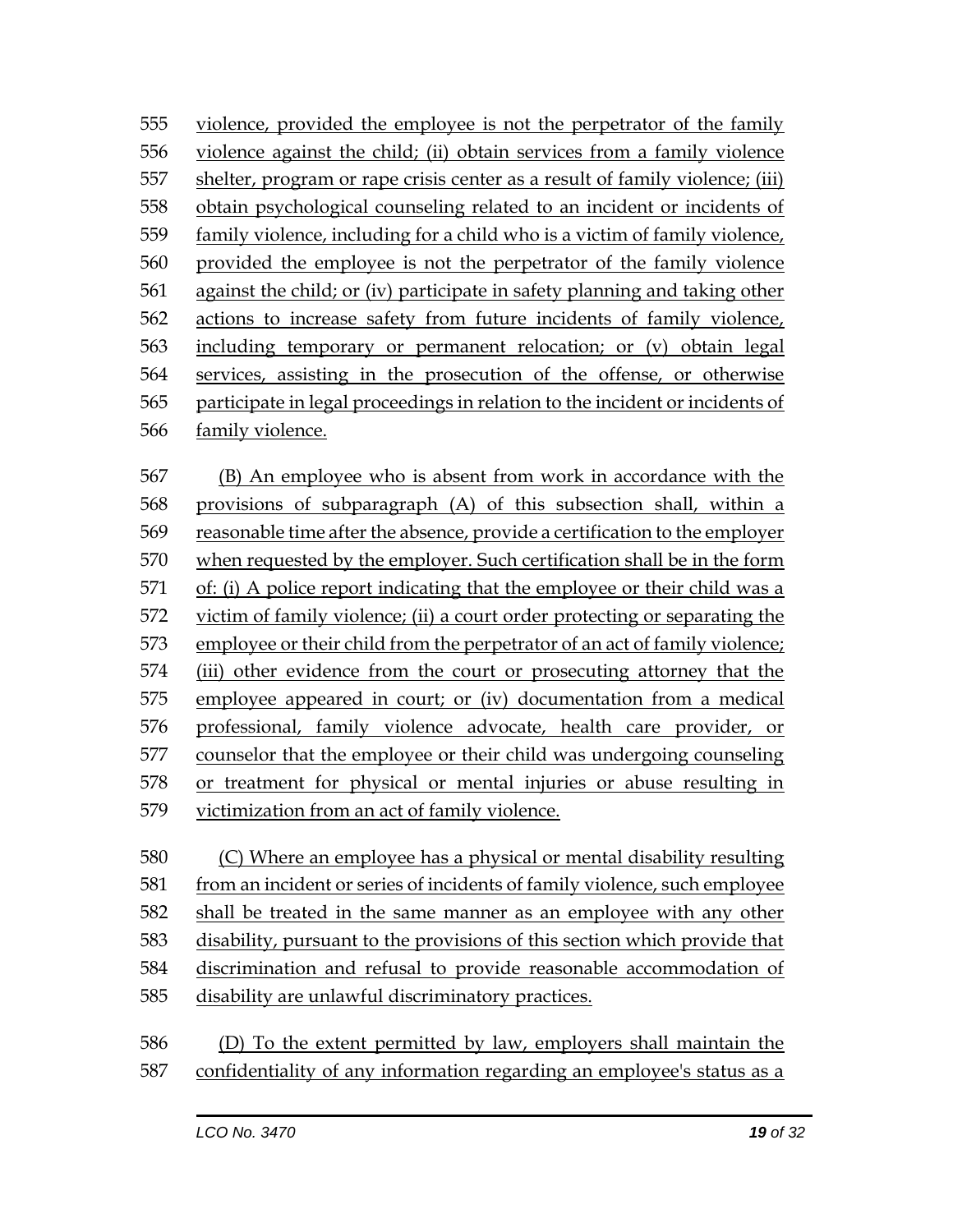#### victim of family violence.

 (c) (1) The provisions of this section concerning age shall not apply to: (A) The termination of employment of any person with a contract of unlimited tenure at an independent institution of higher education who is mandatorily retired, on or before July 1, 1993, after having attained the age of seventy; (B) the termination of employment of any person who has attained the age of sixty-five and who, for the two years immediately preceding such termination, is employed in a bona fide executive or a high policy-making position, if such person is entitled to an immediate nonforfeitable annual retirement benefit under a pension, profit-sharing, savings or deferred compensation plan, or any combination of such plans, from such person's employer, which equals, in aggregate, at least forty-four thousand dollars; (C) the termination of employment of persons in occupations, including police work and fire- fighting, in which age is a bona fide occupational qualification; (D) the operation of any bona fide apprenticeship system or plan; or (E) the observance of the terms of a bona fide seniority system or any bona fide employee benefit plan for retirement, pensions or insurance which is not adopted for the purpose of evading said provisions, except that no such plan may excuse the failure to hire any individual and no such system or plan may require or permit the termination of employment on the basis of age. No such plan which covers less than twenty employees may reduce the group hospital, surgical or medical insurance coverage provided under the plan to any employee who has reached the age of sixty-five and is eligible for Medicare benefits or any employee's spouse who has reached age sixty-five and is eligible for Medicare benefits except to the extent such coverage is provided by Medicare. The terms of any such plan which covers twenty or more employees shall entitle any employee who has attained the age of sixty-five and any employee's spouse who has attained the age of sixty-five to group hospital, surgical or medical insurance coverage under the same conditions as any covered employee or spouse who is under the age of sixty-five.

 (2) No employee retirement or pension plan may exclude any employee from membership in such plan or cease or reduce the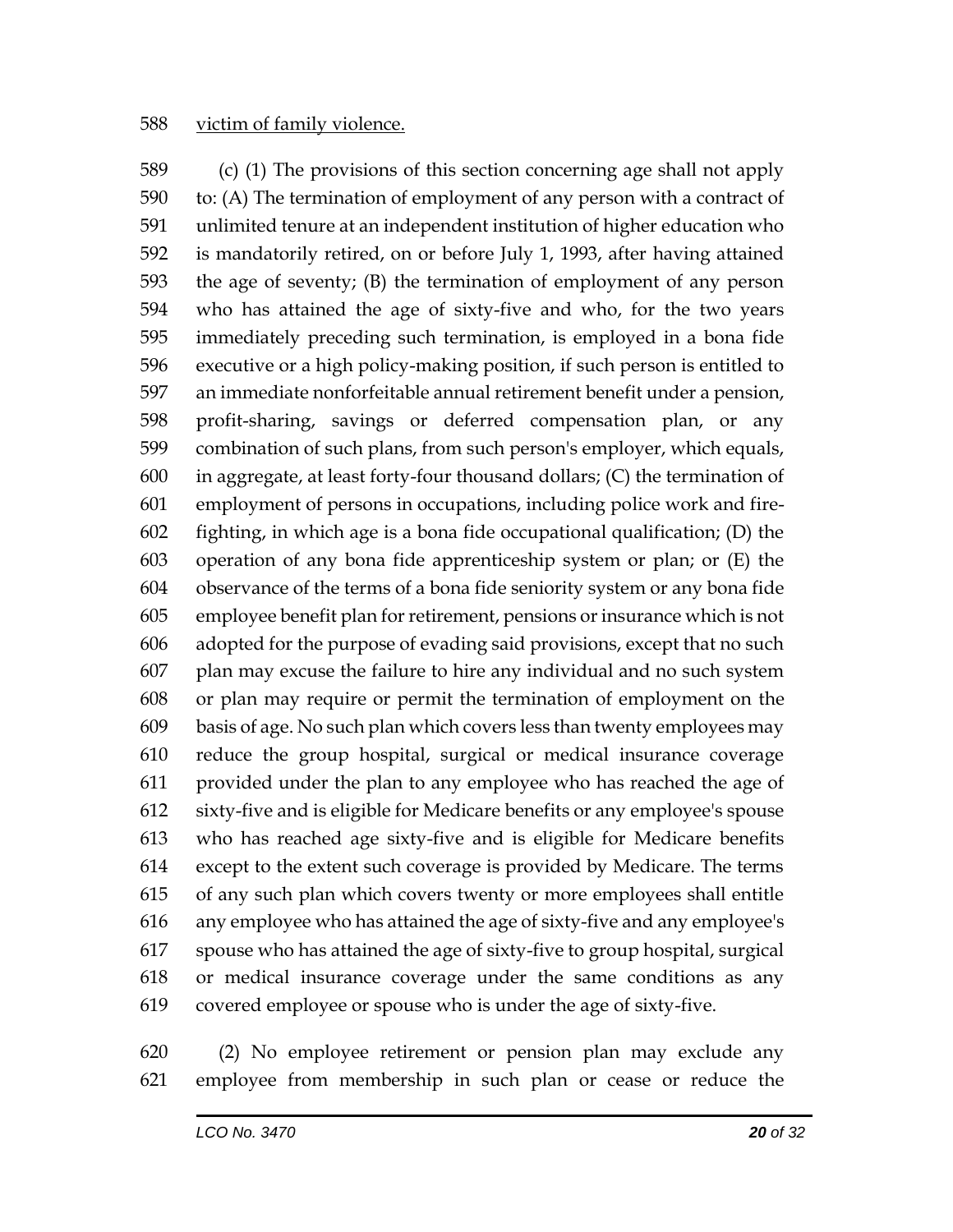employee's benefit accruals or allocations under such plan on the basis of age. The provisions of this subdivision shall be applicable to plan years beginning on or after January 1, 1988, except that for any collectively bargained plan this subdivision shall be applicable on the earlier of (A) January 1, 1990, or (B) the later of (i) the expiration date of the collective bargaining agreement, or (ii) January 1, 1988.

 (3) The provisions of this section concerning age shall not prohibit an employer from requiring medical examinations for employees for the purpose of determining such employees' physical qualification for continued employment.

 (4) Any employee who continues employment beyond the normal retirement age in the applicable retirement or pension plan shall give notice of intent to retire, in writing, to such employee's employer not less than thirty days prior to the date of such retirement.

 (d) (1) An employer shall provide written notice of the right to be free from discrimination in relation to pregnancy, childbirth and related conditions, including the right to a reasonable accommodation to the known limitations related to pregnancy pursuant to subdivision (7) of subsection (b) of this section to: (A) New employees at the commencement of employment; (B) existing employees within one hundred twenty days after the effective date of this section; and (C) any employee who notifies the employer of her pregnancy within ten days of such notification. An employer may comply with the provisions of this section by displaying a poster in a conspicuous place, accessible to employees, at the employer's place of business that contains the information required by this section in both English and Spanish. The Labor Commissioner may adopt regulations, in accordance with chapter 54, to establish additional requirements concerning the means by which employers shall provide such notice.

 (2) The Commission on Human Rights and Opportunities shall develop courses of instruction and conduct ongoing public education efforts as necessary to inform employers, employees, employment agencies and persons seeking employment about their rights and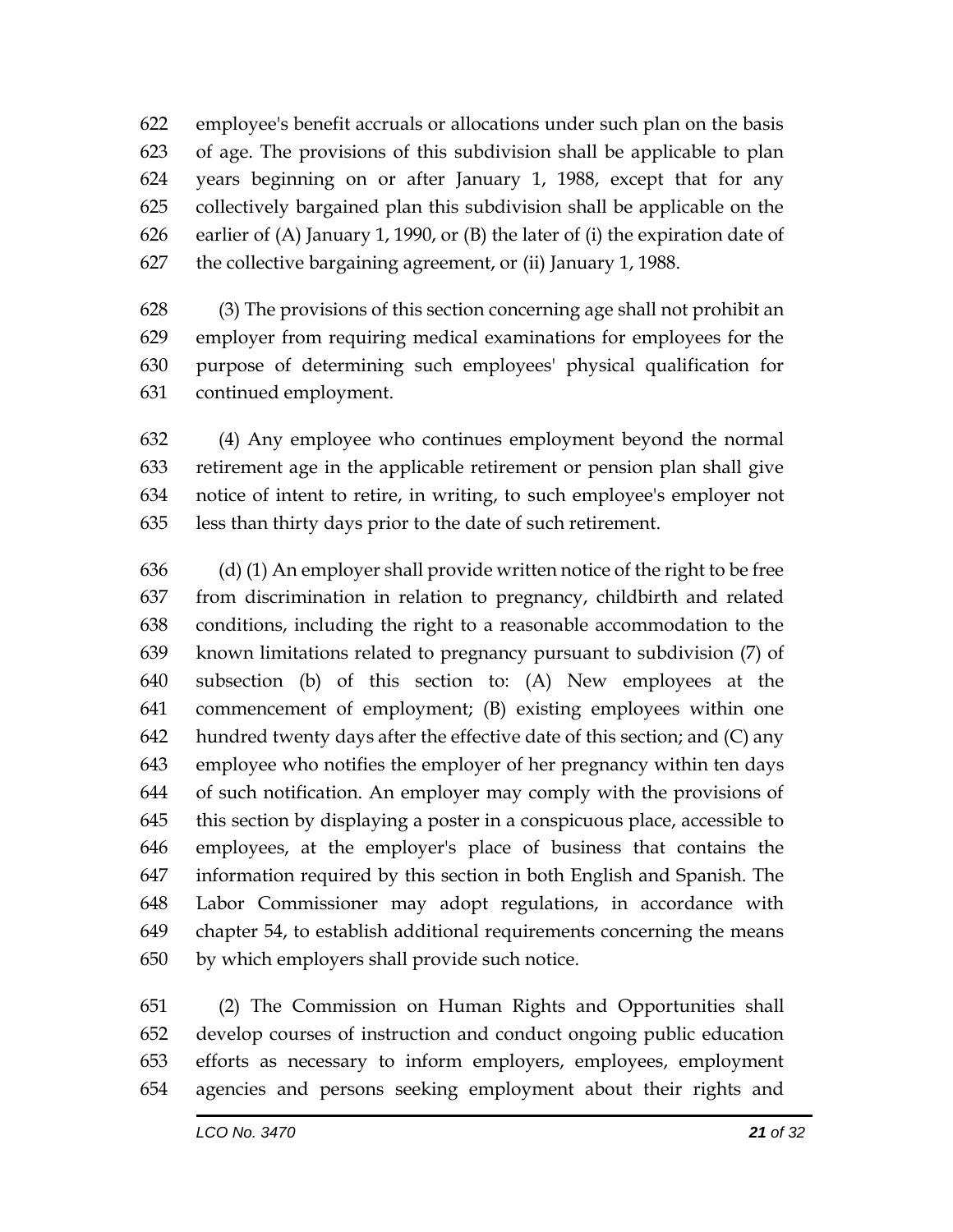#### responsibilities under this section.

 (e) It shall not be a defense to a complaint of discrimination under this section, filed in accordance with section 46a-82, that the conduct was not severe or pervasive. Conduct constitutes an unlawful discriminatory practice when the conduct subjects an individual to inferior terms, conditions or privileges of employment because of the individual's protected characteristic. The fact that such individual did not make a complaint about the discrimination to an employer, licensing agency, employment agency or labor organization shall not be determinative of whether such employer, licensing agency, employment agency or labor organization shall be liable. It shall be an affirmative defense that the harassing conduct complained of does not rise above the level of what a reasonable person would consider discrimination.

 (f) No settlement or agreement resolving a complaint of discriminatory practice between an employer and a current or past employee or job applicant shall: (1) Prohibit, prevent or otherwise restrict the right of such current or past employee or job applicant from obtaining future employment with the employer or any parent company, subsidiary, division, affiliate or contractor of the employer, or (2) include a prohibition on disparagement or disclosure by such employee as a condition for employment, continued employment, promotion, compensation or benefit or as a condition for resolving or investigating a complaint of discrimination.

 (g) No settlement or agreement between an employer and a current or past employee shall restrict such employee from filing a complaint with the Equal Opportunity Employment Commission, Commission on Human Rights and Opportunities, or, in state or federal court, testifying or otherwise participating in a state or federal agency investigation related to a claim of discrimination or otherwise pursuing such employee's rights under state or federal discrimination laws.

 Sec. 11. Subsection (c) of section 10a-55c of the general statutes is repealed and the following is substituted in lieu thereof (*Effective October*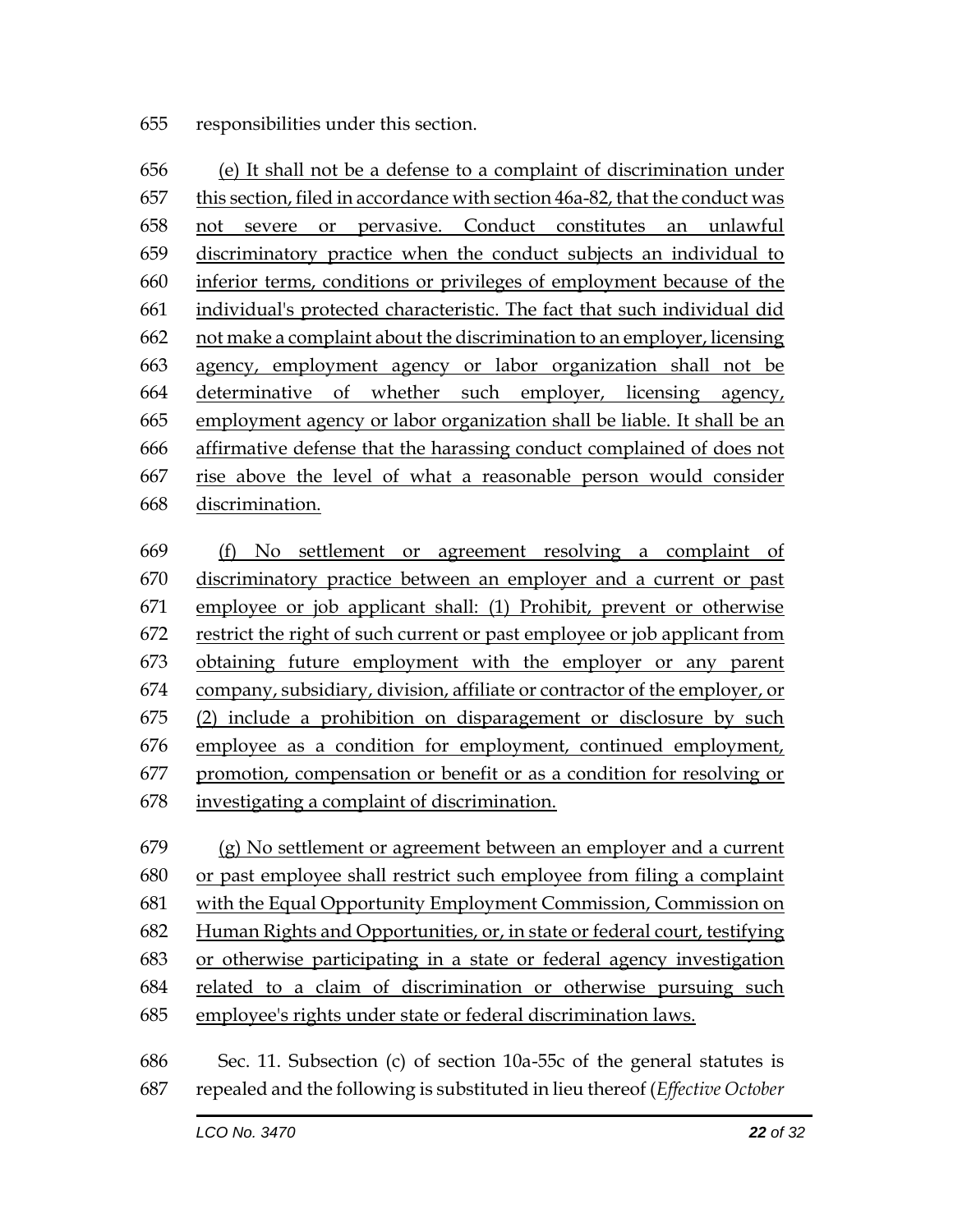*1, 2022*):

 (c) For purposes of this section "sexual harassment" means with respect to an individual enrolled at an institution of higher education, any unwelcome sexual advances or requests for sexual favors or any conduct of a sexual nature by an agent or employee of an institution of higher education when (1) submission to such conduct is made either explicitly or implicitly a term or condition of an individual's academic success, (2) submission to or rejection of such conduct by an individual is used as the basis for educational decisions affecting such individual, or (3) such conduct has the purpose or effect of **[**substantially**]** interfering with an individual's academic performance or creating an intimidating or hostile educational environment.

 Sec. 12. Subdivision (5) of subsection (a) of section 31-40y of the general statutes is repealed and the following is substituted in lieu thereof (*Effective October 1, 2022*):

 (5) "Sexual harassment" means any unwelcome sexual advances, requests for sexual favors or any other conduct of a sexual nature when (A) submission to such conduct is made either explicitly or implicitly a term or condition of an intern's internship; (B) submission to or rejection of such conduct by an intern or an individual seeking an internship is used as the basis for workplace decisions affecting such intern or individual; or (C) such conduct has the purpose or effect of **[**substantially**]** interfering with an intern's work performance or creating an intimidating, hostile or offensive working environment.

 Sec. 13. Section 46a-58 of the general statutes is repealed and the following is substituted in lieu thereof (*Effective October 1, 2022*):

 (a) It shall be a discriminatory practice in violation of this section for any person to subject, or cause to be subjected, any other person to the deprivation of any rights, privileges or immunities, secured or protected by the Constitution or laws of this state or of the United States, on account of religion, national origin, alienage, color, race, sex, gender identity or expression, sexual orientation, blindness, mental disability,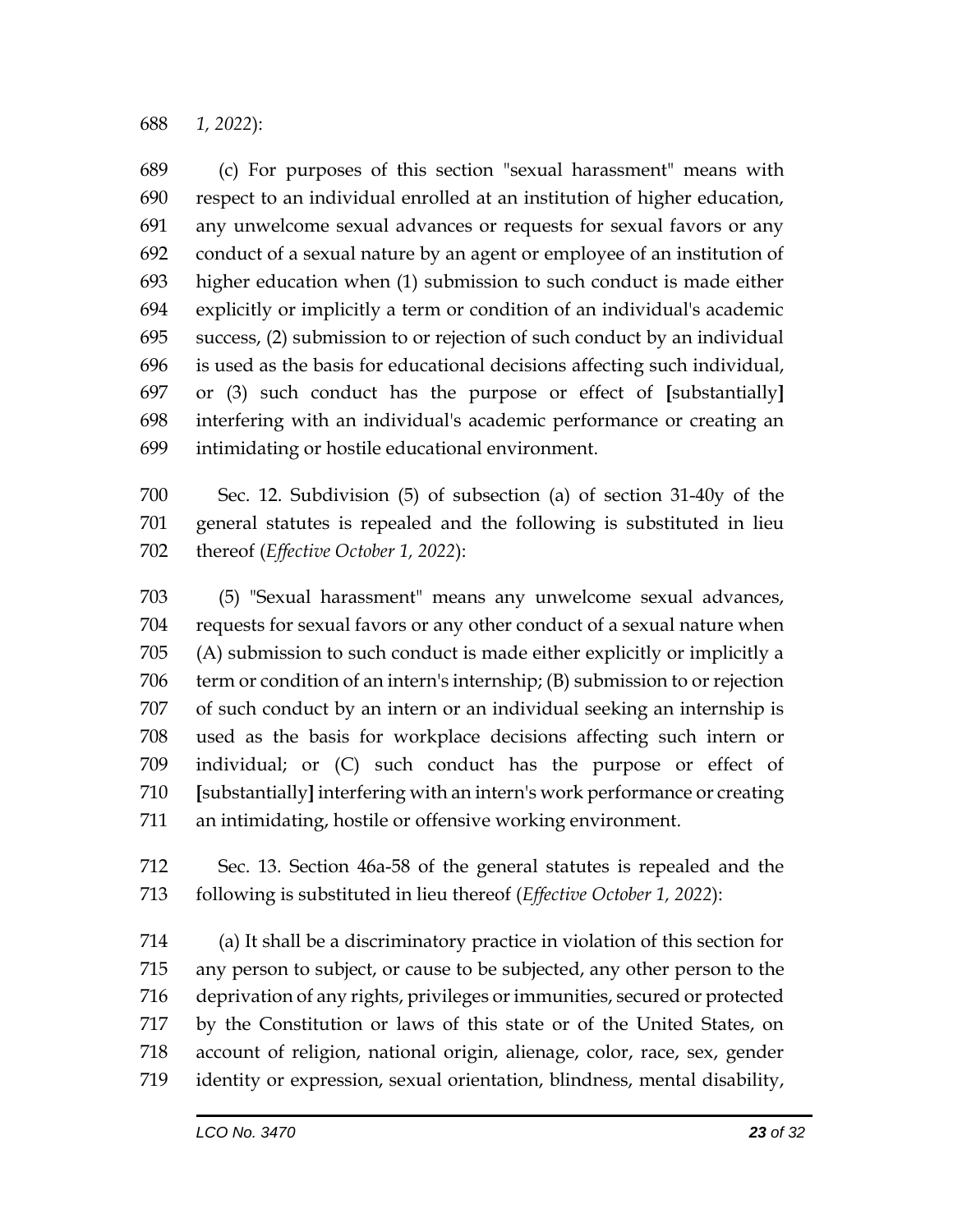physical disability, **[**or**]** status as a veteran or status as a victim of family violence.

 (b) Any person who intentionally desecrates any public property, monument or structure, or any religious object, symbol or house of religious worship, or any cemetery, or any private structure not owned by such person, shall be in violation of subsection (a) of this section. For the purposes of this subsection, "desecrate" means to mar, deface or damage as a demonstration of irreverence or contempt.

 (c) Any person who places a burning cross or a simulation thereof on any public property, or on any private property without the written consent of the owner, and with intent to intimidate or harass any other person or group of persons, shall be in violation of subsection (a) of this section.

 (d) Any person who places a noose or a simulation thereof on any public property, or on any private property without the written consent of the owner, and with intent to intimidate or harass any other person on account of religion, national origin, alienage, color, race, sex, gender identity or expression, sexual orientation, blindness, mental disability, physical disability, **[**or**]** status as a veteran or status as a victim of family violence, shall be in violation of subsection (a) of this section.

 (e) (1) Except as provided in subdivision (2) of this subsection, any person who violates any provision of this section shall be guilty of a class A misdemeanor and shall be fined not less than one thousand dollars, except that if property is damaged as a consequence of such violation in an amount in excess of one thousand dollars, such person shall be guilty of a class D felony and shall be fined not less than one thousand dollars.

 (2) Any person who violates the provisions of this section by intentionally desecrating a house of religious worship (A) shall be guilty of a class D felony and shall be fined not less than one thousand dollars if property is damaged as a consequence of such violation in an amount up to and including ten thousand dollars, and (B) shall be guilty of a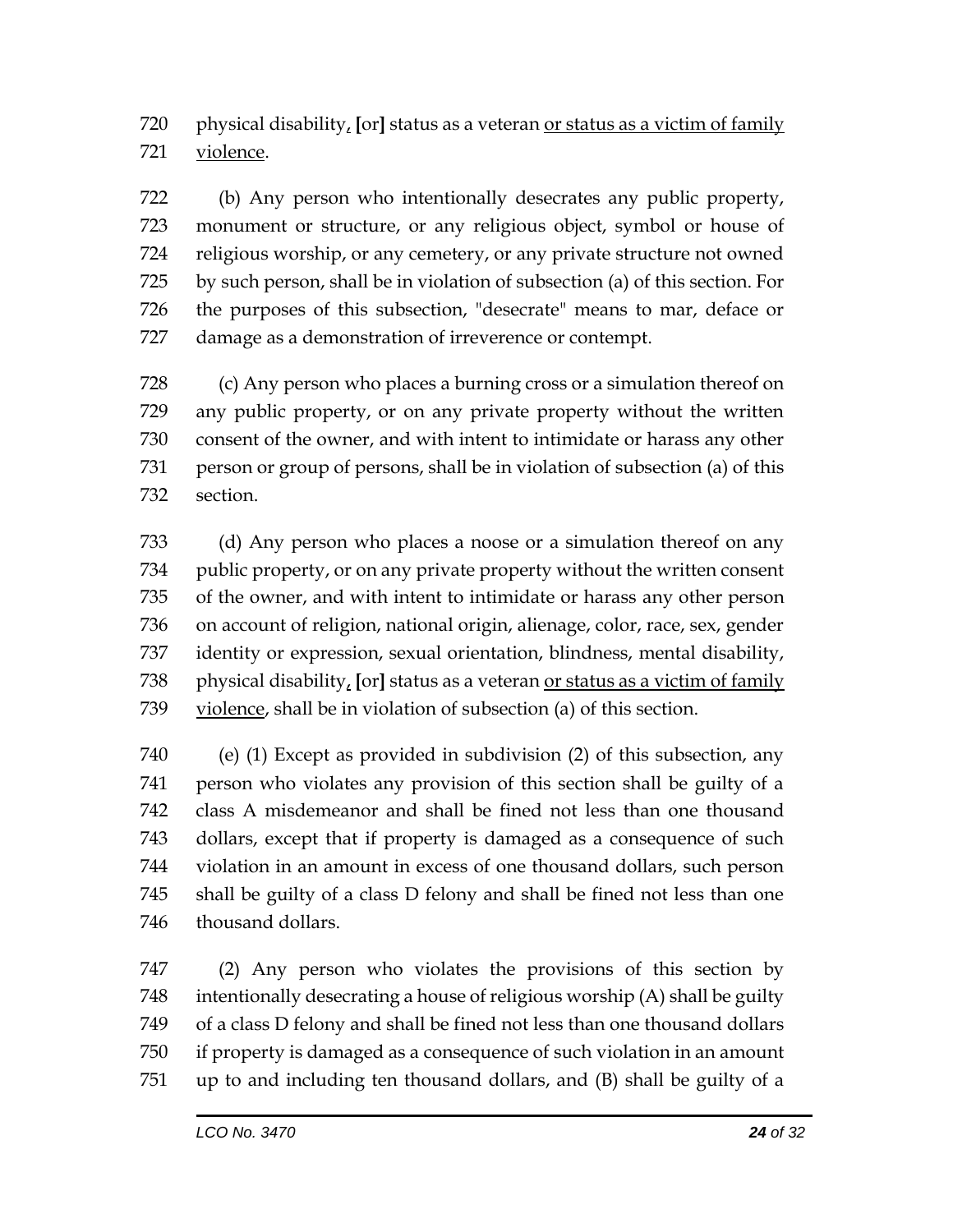class C felony and shall be fined not less than three thousand dollars if the property damaged as a consequence of such violation is in an amount in excess of ten thousand dollars.

 (3) The minimum amount of any fine imposed by the provisions of this section may not be remitted or reduced by the court unless the court states on the record its reasons for remitting or reducing such fine.

 (4) The court may order restitution for any victim of a violation of this section pursuant to subsection (c) of section 53a-28.

 Sec. 14. Subsection (a) of section 46a-59 of the general statutes is repealed and the following is substituted in lieu thereof (*Effective October 1, 2022*):

 (a) It shall be a discriminatory practice in violation of this section for any association, board or other organization the principal purpose of which is the furtherance of the professional or occupational interests of its members, whose profession, trade or occupation requires a state license, to refuse to accept a person as a member of such association, board or organization because of his race, national origin, creed, sex, gender identity or expression, color, **[**or**]** status as a veteran or status as a victim of family violence.

 Sec. 15. Subsection (a) of section 46a-64 of the general statutes is repealed and the following is substituted in lieu thereof (*Effective October 1, 2022*):

 (a) It shall be a discriminatory practice in violation of this section: (1) To deny any person within the jurisdiction of this state full and equal accommodations in any place of public accommodation, resort or amusement because of race, creed, color, national origin, ancestry, sex, gender identity or expression, marital status, age, lawful source of income, intellectual disability, mental disability, physical disability, including, but not limited to, blindness or deafness, **[**or**]** status as a veteran or status as a victim of family violence, of the applicant, subject only to the conditions and limitations established by law and applicable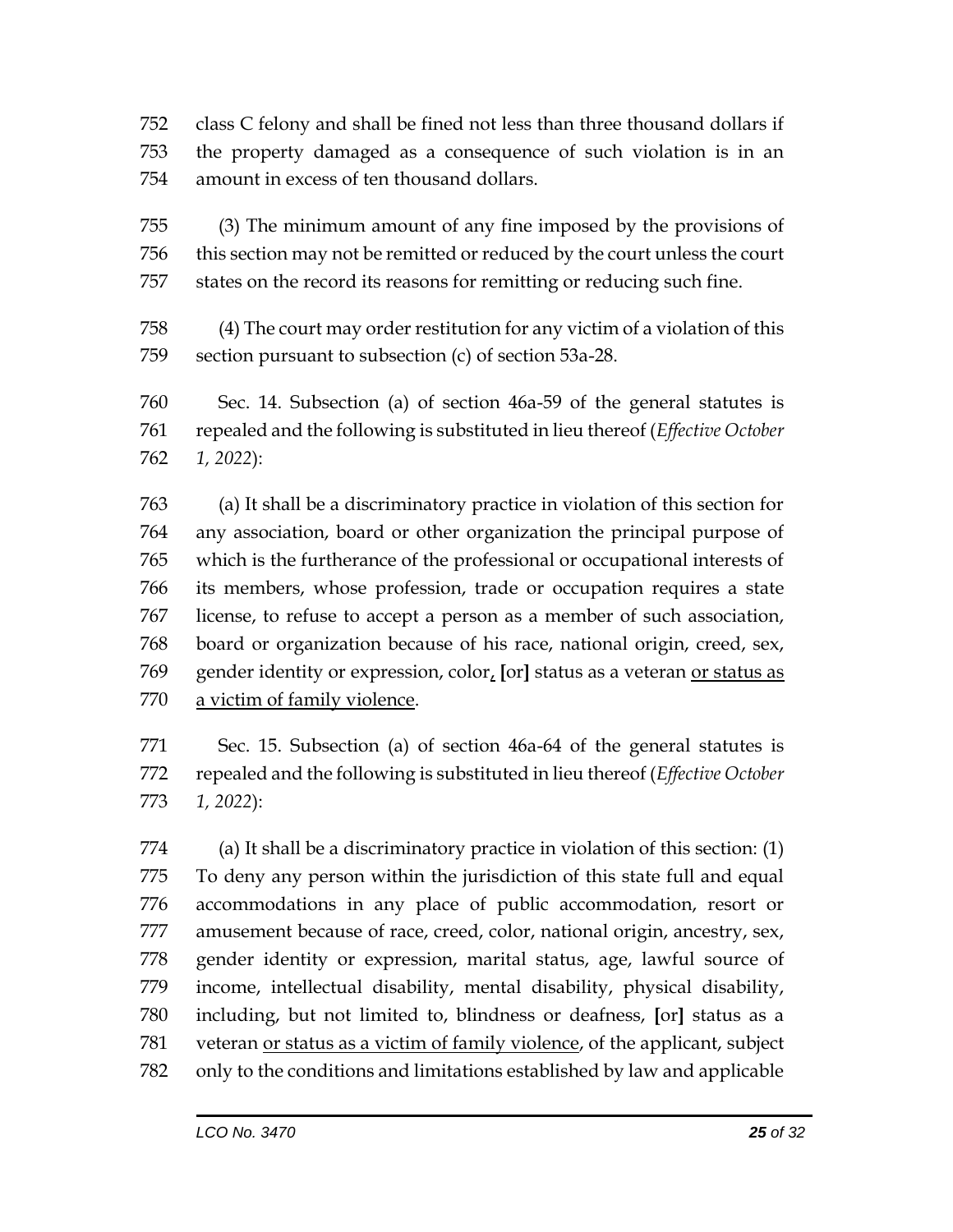alike to all persons; (2) to discriminate, segregate or separate on account of race, creed, color, national origin, ancestry, sex, gender identity or expression, marital status, age, lawful source of income, intellectual disability, mental disability, learning disability, physical disability, including, but not limited to, blindness or deafness, **[**or**]** status as a veteran or status as a victim of family violence; (3) for a place of public accommodation, resort or amusement to restrict or limit the right of a mother to breast-feed her child; (4) for a place of public accommodation, resort or amusement to fail or refuse to post a notice, in a conspicuous place, that any blind, deaf or mobility impaired person, accompanied by his guide dog wearing a harness or an orange-colored leash and collar, may enter such premises or facilities; or (5) to deny any blind, deaf or mobility impaired person or any person training a dog as a guide dog for a blind person or a dog to assist a deaf or mobility impaired person, accompanied by his guide dog or assistance dog, full and equal access to any place of public accommodation, resort or amusement. Any blind, deaf or mobility impaired person or any person training a dog as a guide dog for a blind person or a dog to assist a deaf or mobility impaired person may keep his guide dog or assistance dog with him at all times in such place of public accommodation, resort or amusement at no extra charge, provided the dog wears a harness or an orange-colored leash and collar and is in the direct custody of such person. The blind, deaf or mobility impaired person or person training a dog as a guide dog for a blind person or a dog to assist a deaf or mobility impaired person shall be liable for any damage done to the premises or facilities by his dog. For purposes of this subdivision, "guide dog" or "assistance dog" includes a dog being trained as a guide dog or assistance dog and "person training a dog as a guide dog for a blind person or a dog to assist a deaf or mobility impaired person" means a person who is employed by and authorized to engage in designated training activities by a guide dog organization or assistance dog organization that complies with the criteria for membership in a professional association of guide dog or assistance dog schools and who carries photographic identification indicating such employment and authorization.

Sec. 16. Subdivision (1) of subsection (a) of section 46a-64c of the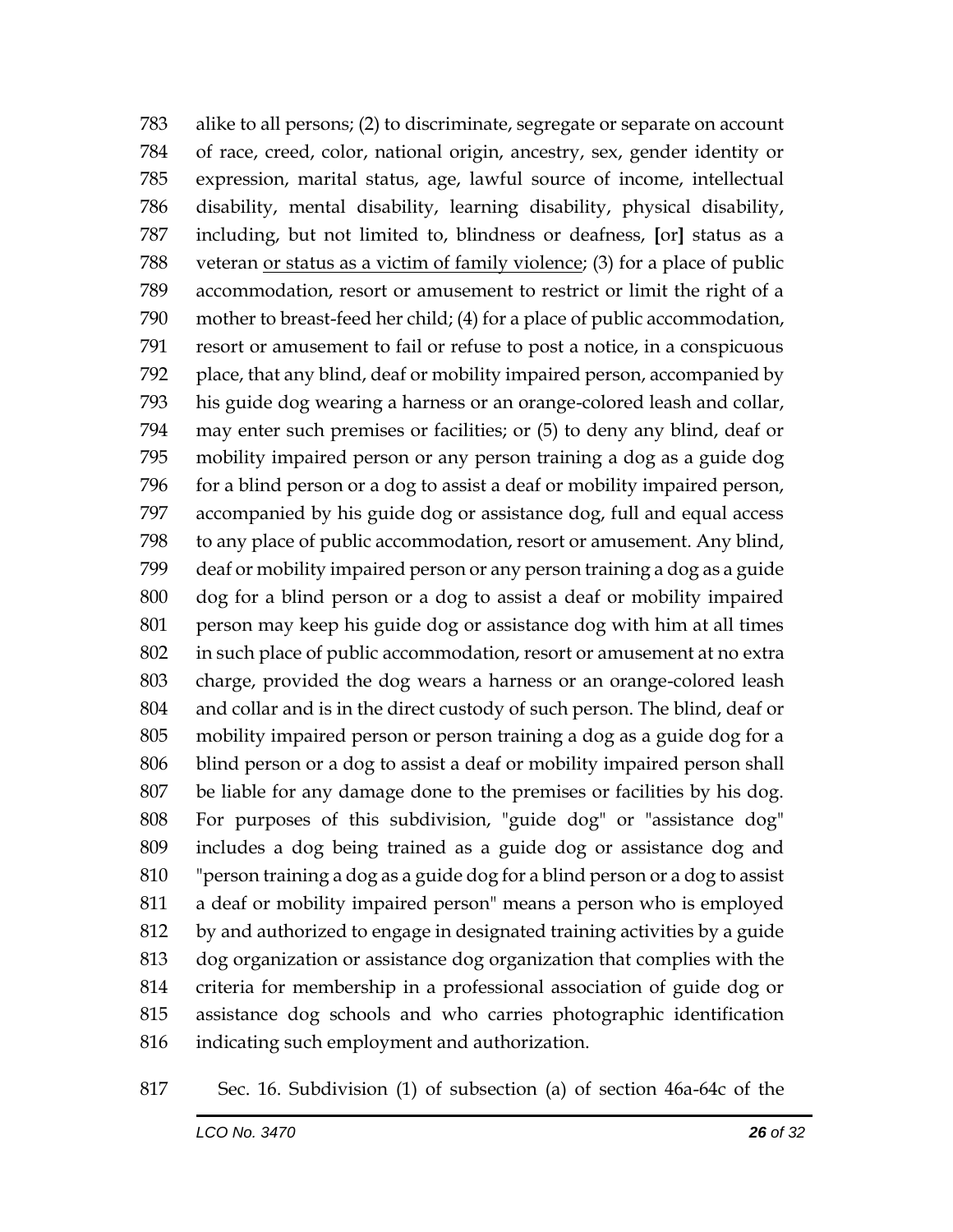general statutes is repealed and the following is substituted in lieu thereof (*Effective October 1, 2022*)

 (1) To refuse to sell or rent after the making of a bona fide offer, or to refuse to negotiate for the sale or rental of, or otherwise make unavailable or deny, a dwelling to any person because of race, creed, color, national origin, ancestry, sex, gender identity or expression, marital status, age, lawful source of income, familial status, **[**or**]** status as a veteran or status as a victim of family violence.

 Sec. 17. Subsection (a) of section 46a-66 of the general statutes is repealed and the following is substituted in lieu thereof (*Effective October 1, 2022*):

 (a) It shall be a discriminatory practice in violation of this section for any creditor to discriminate on the basis of sex, gender identity or expression, age, race, color, religious creed, national origin, ancestry, marital status, intellectual disability, learning disability, blindness, physical disability, **[**or**]** status as a veteran or status as a victim of domestic violence against any person eighteen years of age or over in any credit transaction.

 Sec. 18. Subsection (a) of section 46a-70 of the general statutes is repealed and the following is substituted in lieu thereof (*Effective October 1, 2022*):

 (a) State officials and supervisory personnel shall recruit, appoint, assign, train, evaluate and promote state personnel on the basis of merit and qualifications, without regard for race, color, religious creed, sex, gender identity or expression, marital status, age, national origin, 843 ancestry, status as a veteran, status as a victim of family violence, intellectual disability, mental disability, learning disability or physical disability, including, but not limited to, blindness, unless it is shown by such state officials or supervisory personnel that such disability prevents performance of the work involved.

Sec. 19. Subsection (a) of section 46a-71 of the general statutes is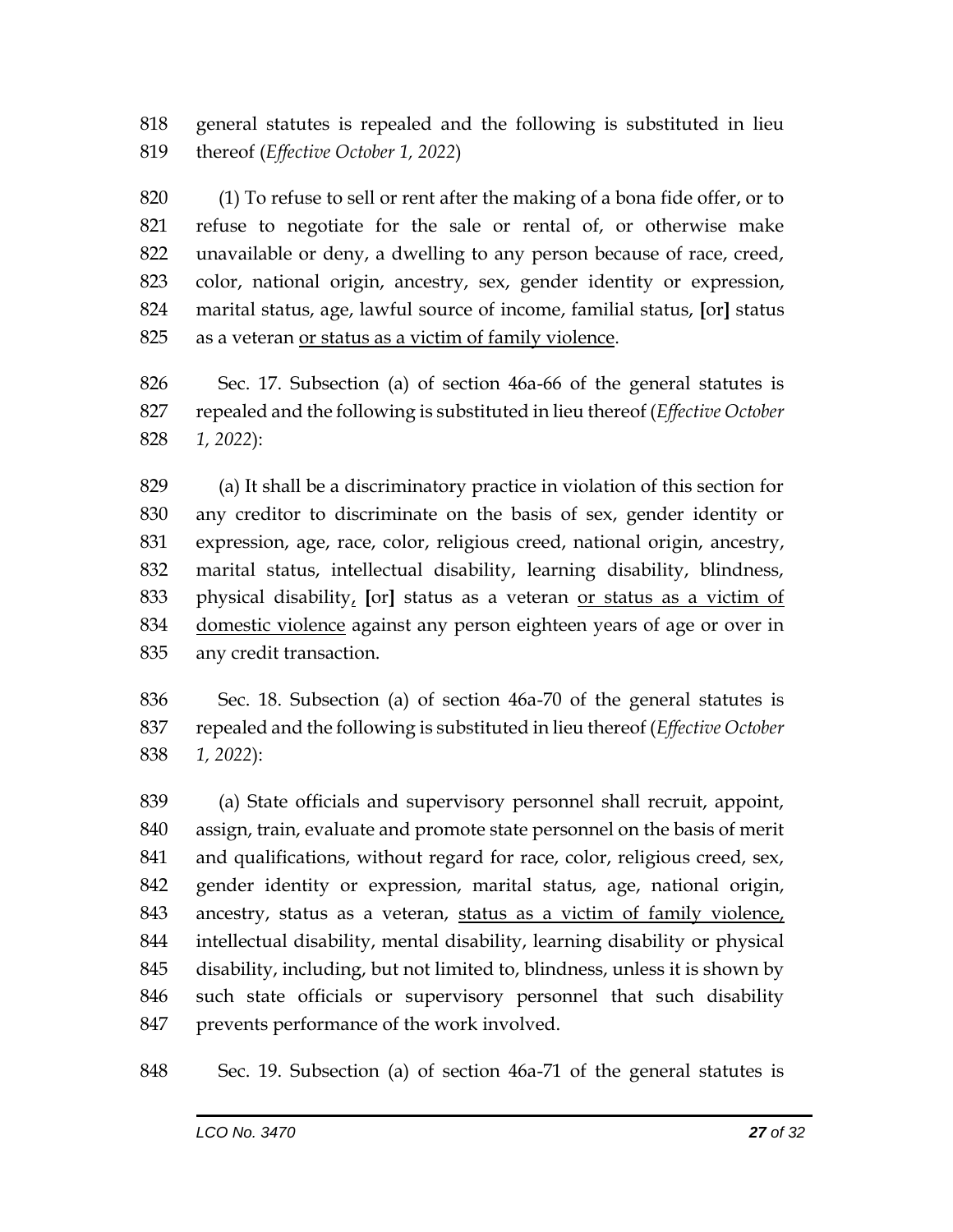repealed and the following is substituted in lieu thereof (*Effective October 1, 2022*):

 (a) All services of every state agency shall be performed without discrimination based upon race, color, religious creed, sex, gender identity or expression, marital status, age, national origin, ancestry, intellectual disability, mental disability, learning disability, physical disability, including, but not limited to, blindness, **[**or**]** status as a veteran or status as a victim of family violence.

 Sec. 20. Subsection (b) of section 46a-72 of the general statutes is repealed and the following is substituted in lieu thereof (*Effective October 1, 2022*):

 (b) Any job request indicating an intention to exclude any person because of race, color, religious creed, sex, gender identity or expression, 862 marital status, age, national origin, ancestry, status as a veteran, status as a victim of family violence, intellectual disability, mental disability, learning disability or physical disability, including, but not limited to, blindness, shall be rejected, unless it is shown by such public or private employers that such disability prevents performance of the work involved.

 Sec. 21. Subsection (a) of section 46a-73 of the general statutes is repealed and the following is substituted in lieu thereof (*Effective October 1, 2022*):

 (a) No state department, board or agency may grant, deny or revoke the license or charter of any person on the grounds of race, color, religious creed, sex, gender identity or expression, marital status, age, national origin, ancestry, status as a veteran, status as a victim of family violence, intellectual disability, mental disability, learning disability or physical disability, including, but not limited to, blindness, unless it is shown by such state department, board or agency that such disability prevents performance of the work involved.

Sec. 22. Subsection (a) of section 46a-75 of the general statutes is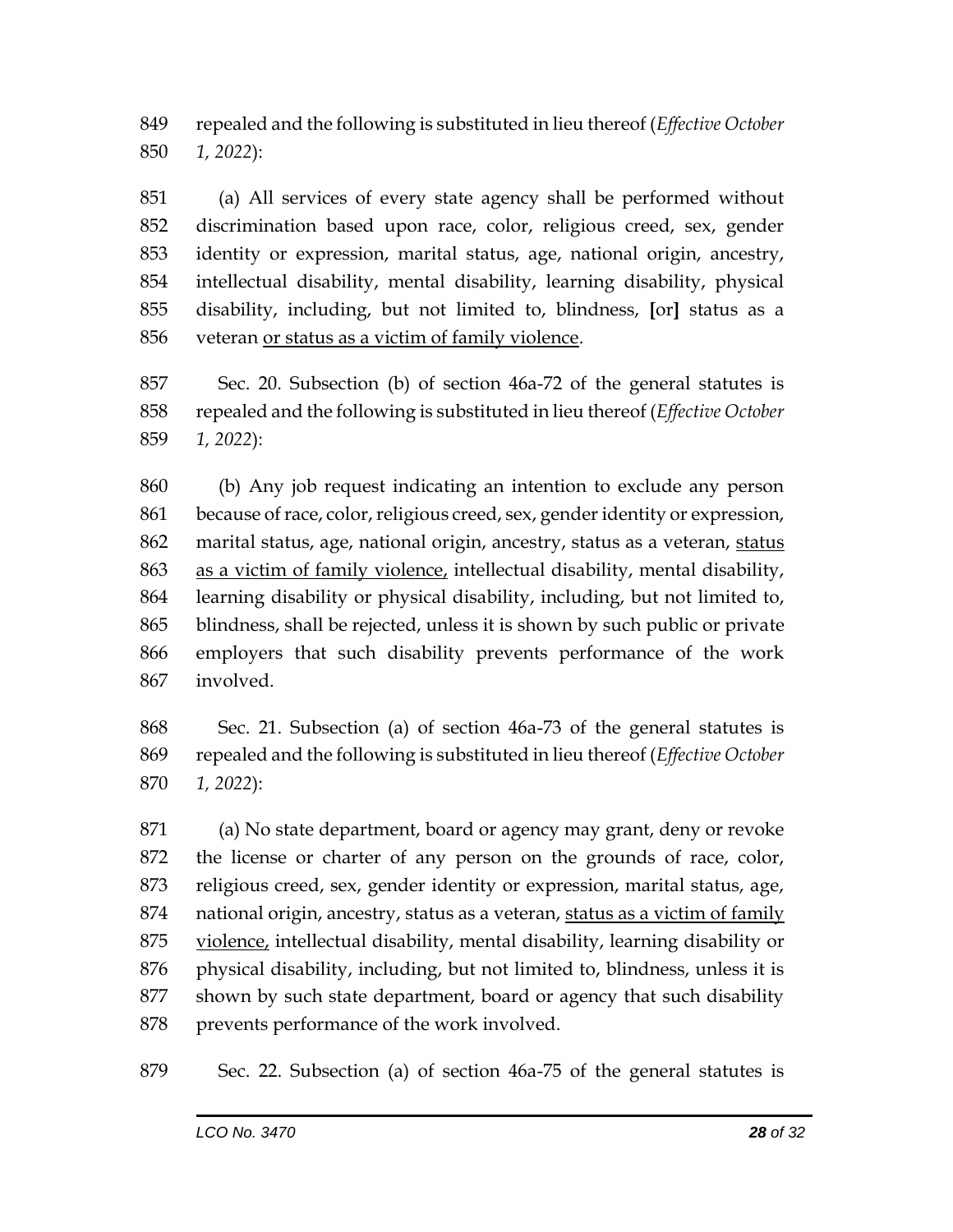repealed and the following is substituted in lieu thereof (*Effective October 1, 2022*):

 (a) All educational, counseling, and vocational guidance programs and all apprenticeship and on-the-job training programs of state agencies, or in which state agencies participate, shall be open to all qualified persons, without regard to race, color, religious creed, sex, gender identity or expression, marital status, age, national origin, ancestry, intellectual disability, mental disability, learning disability, physical disability, including, but not limited to, blindness, **[**or**]** status as a veteran or status as a victim of family violence.

 Sec. 23. Subsection (a) of section 46a-76 of the general statutes is repealed and the following is substituted in lieu thereof (*Effective October 1, 2022*):

 (a) Race, color, religious creed, sex, gender identity or expression, marital status, age, national origin, ancestry, intellectual disability, mental disability, learning disability, physical disability, including, but not limited to, blindness, **[**or**]** status as a veteran or status as a victim of family violence, shall not be considered as limiting factors in state- administered programs involving the distribution of funds to qualify applicants for benefits authorized by law.

 Sec. 24. Subdivision (1) of subsection (a) of section 4a-60 of the 2022 supplement to the general statutes is repealed and the following is substituted in lieu thereof (*Effective October 1, 2022*):

 (1) The contractor agrees and warrants that in the performance of the contract such contractor will not discriminate or permit discrimination against any person or group of persons on the grounds of race, color, religious creed, age, marital status, national origin, ancestry, sex, gender identity or expression, status as a veteran, intellectual disability, mental disability or physical disability, including, but not limited to, blindness, unless it is shown by such contractor that such disability prevents performance of the work involved, in any manner prohibited by the laws of the United States or of the state of Connecticut; and the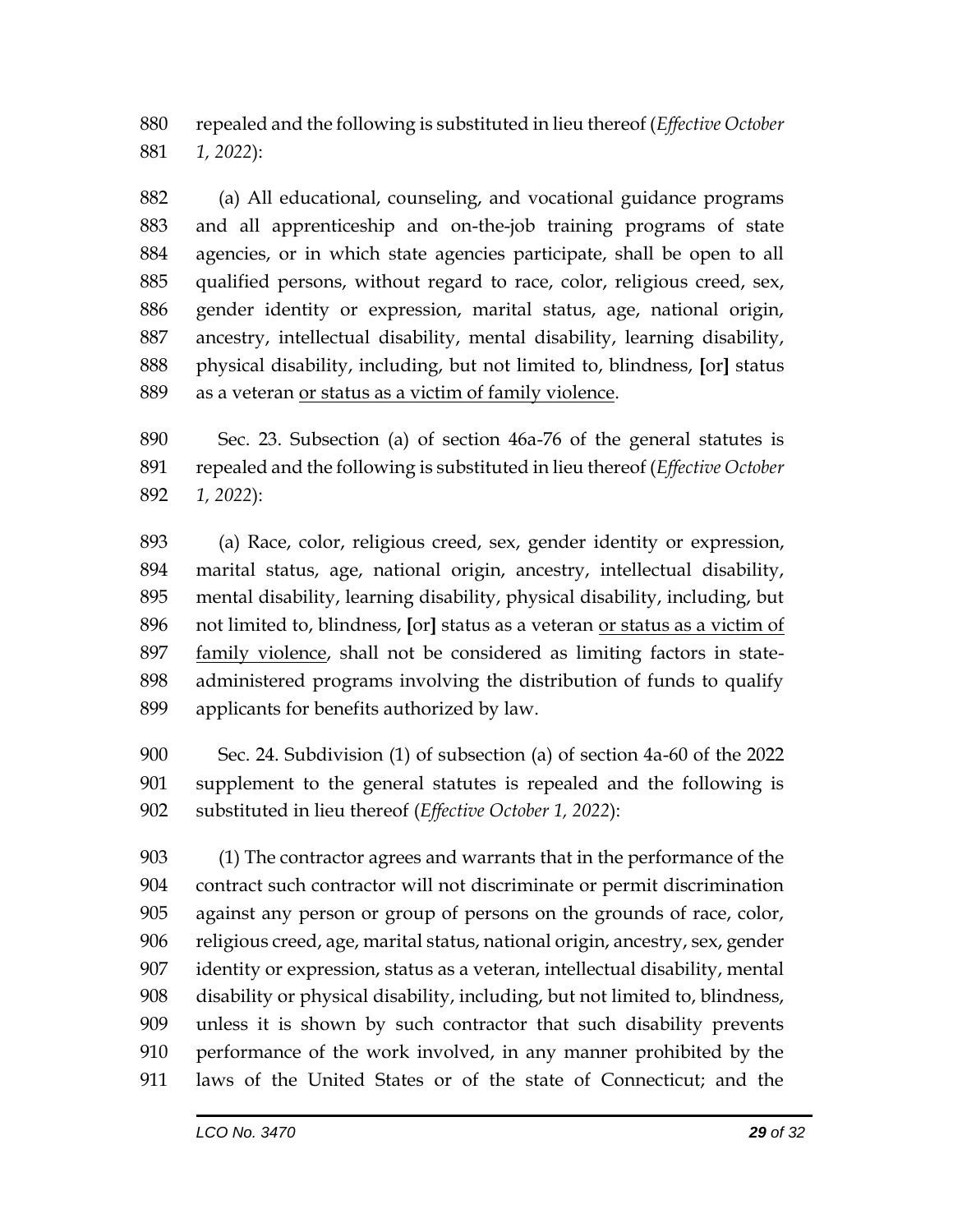contractor further agrees to take affirmative action to ensure that applicants with job-related qualifications are employed and that employees are treated when employed without regard to their race, color, religious creed, age, marital status, national origin, ancestry, sex, gender identity or expression, status as a veteran, status as a victim of family violence, intellectual disability, mental disability or physical disability, including, but not limited to, blindness, unless it is shown by such contractor that such disability prevents performance of the work involved;

 Sec. 25. Subsection (c) of section 10a-55x of the 2022 supplement to the general statutes is repealed and the following is substituted in lieu thereof (*Effective October 1, 2022*):

 (c) Each institution of higher education shall ensure that every member of the campus mental health coalition is educated about the (1) mental health services and programs offered at each campus by such institution, (2) role and function of the campus mental health coalition at such institution, and (3) protocols and techniques to respond to student mental illness that have been developed with consideration given to the students' race, cultural background, sexual orientation, 931 gender identity, religion, socio-economic status or status as a veteran, status as a victim of family violence or service member of the armed forces of the United States.

 Sec. 26. (*Effective July 1, 2022*) The sum of one million four hundred forty thousand dollars is appropriated to the Department of Social Services from the General Fund, for the fiscal year ending June 30, 2023, for domestic violence child and family advocates at domestic violence agencies, as defined in section 52-146k of the general statutes.

 Sec. 27. (*Effective July 1, 2022*) The sum of one million four hundred forty thousand dollars appropriated in section 26 of this act to the Department of Social Services, for the fiscal year ending June 30, 2023, shall be made available for domestic violence child and family advocates at domestic violence agencies, as defined in section 52-146k of the general statutes, whose purpose shall be to provide trauma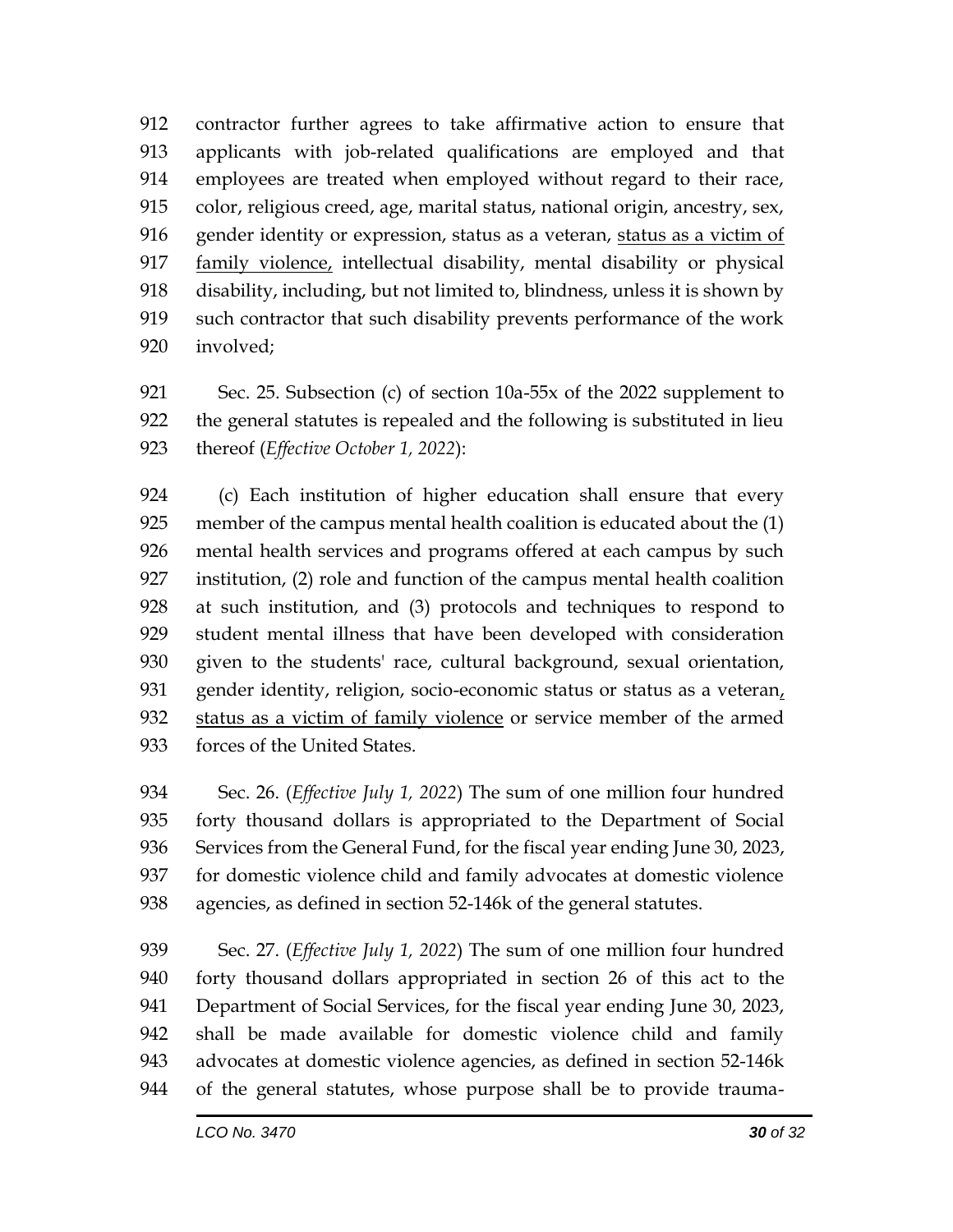informed services to children and families experiencing domestic violence. For purposes of this section, "trauma-informed services" means services directed by a thorough understanding of the neurological, biological, psychological and social effects of trauma and violence on a person.

| sections: |                 | This act shall take effect as follows and shall amend the following |
|-----------|-----------------|---------------------------------------------------------------------|
| Section 1 | October 1, 2022 | New section                                                         |
| Sec. 2    | October 1, 2022 | New section                                                         |
| Sec. $3$  | October 1, 2022 | New section                                                         |
| Sec. 4    | October 1, 2022 | New section                                                         |
| Sec. 5    | October 1, 2022 | New section                                                         |
| Sec. 6    | July 1, 2022    | New section                                                         |
| Sec. 7    | October 1, 2022 | $46a-51(10)$                                                        |
| Sec. 8    | October 1, 2022 | 46a-54                                                              |
| Sec. 9    | October 1, 2022 | $46a-56(a)$                                                         |
| Sec. 10   | October 1, 2022 | 46a-60                                                              |
| Sec. 11   | October 1, 2022 | $10a-55c(c)$                                                        |
| Sec. 12   | October 1, 2022 | $31-40y(a)(5)$                                                      |
| Sec. 13   | October 1, 2022 | 46a-58                                                              |
| Sec. 14   | October 1, 2022 | $46a-59(a)$                                                         |
| Sec. 15   | October 1, 2022 | $46a-64(a)$                                                         |
| Sec. 16   | October 1, 2022 | $46a-64c(a)(1)$                                                     |
| Sec. 17   | October 1, 2022 | $46a - 66(a)$                                                       |
| Sec. 18   | October 1, 2022 | $46a-70(a)$                                                         |
| Sec. 19   | October 1, 2022 | $46a-71(a)$                                                         |
| Sec. 20   | October 1, 2022 | $46a-72(b)$                                                         |
| Sec. 21   | October 1, 2022 | $46a-73(a)$                                                         |
| Sec. 22   | October 1, 2022 | $46a-75(a)$                                                         |
| Sec. 23   | October 1, 2022 | $46a-76(a)$                                                         |
| Sec. 24   | October 1, 2022 | $4a-60(a)(1)$                                                       |
| Sec. 25   | October 1, 2022 | $10a-55x(c)$                                                        |
| Sec. 26   | July 1, 2022    | New section                                                         |
| Sec. 27   | July 1, 2022    | New section                                                         |

This act shall take effect as follows and shall amend the following

## *Statement of Purpose:*

To: (1) Establish verification requirements prior to the creation of an online dating account, (2) establish the crime of child grooming, (3)